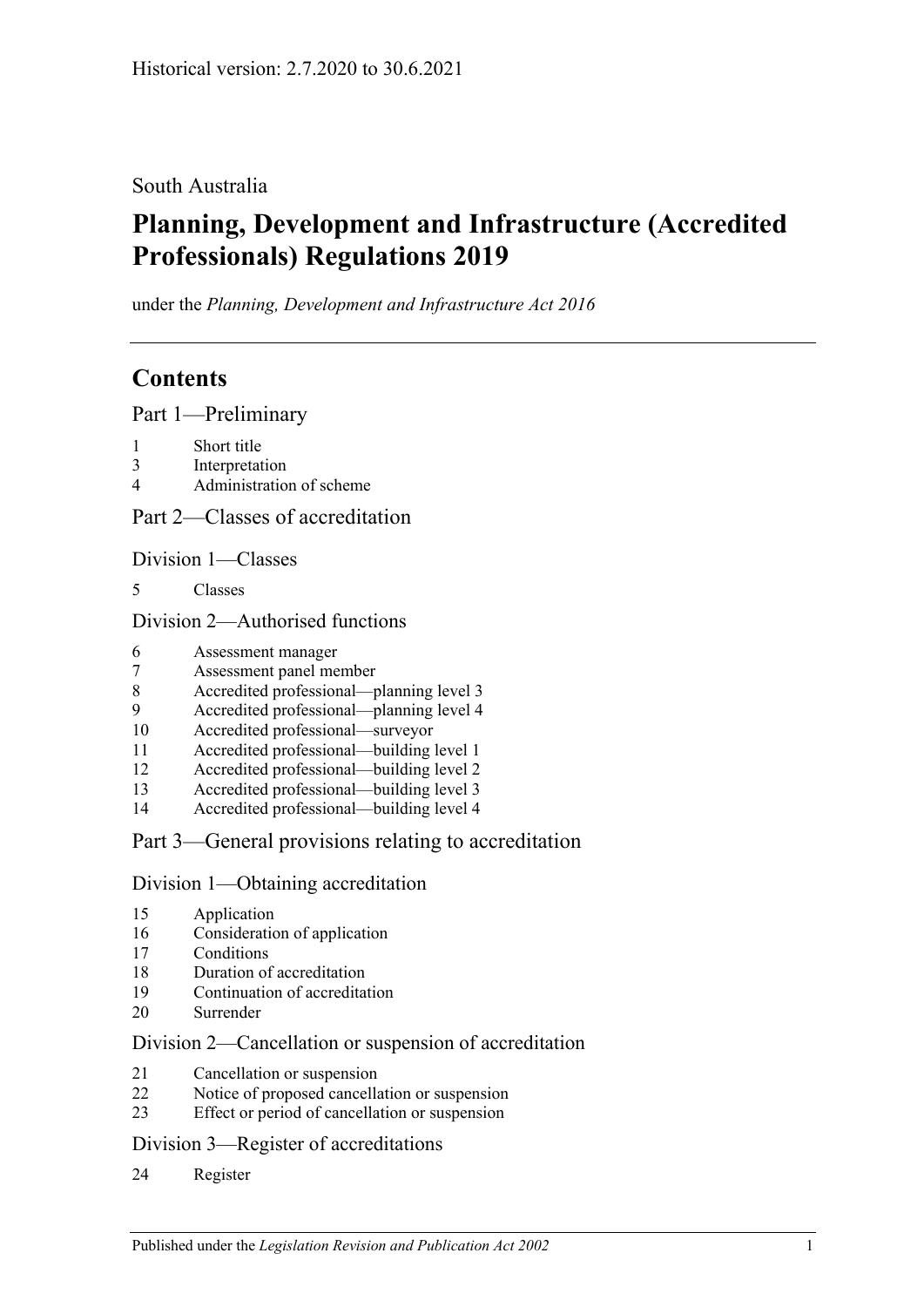#### **Planning, Development and Infrastructure (Accredited Professionals) Regulations 2019—2.7.2020 to 30.6.2021** Contents

## Part [4—Continuing professional development](#page-11-0)

25 [CPD scheme](#page-11-1) 26 [Records](#page-12-0)

#### Part [5—Audits](#page-12-1)

- 27 [Audits](#page-12-2)
- Part [6—Complaints](#page-15-0)
- 28 [Complaints](#page-15-1)
- Part [7—Review of decisions](#page-17-0)
- 29 [Review of decisions](#page-17-1)

#### Part [8—Miscellaneous](#page-18-0)

- 30 [Circumstances in which an accredited professional may not act](#page-18-1)
- 31 [Acting without accreditation](#page-18-2)
- 32 [Service of notices](#page-18-3)
- 33 [Identity cards](#page-19-0)
- 34 [Delegation](#page-19-1)

### Schedule [1—Continuing professional development](#page-19-2)

- 1 [Preliminary](#page-19-3)
- 2 [Planning \(levels 1, 3 and 4\) and surveyors](#page-19-4)
- 3 [Planning \(level 2\)](#page-20-0)
- 4 [Building \(levels 1, 2 and 3\)](#page-20-1)
- 5 [Building \(level 4\)](#page-21-0)

### Schedule [2—Transitional provisions](#page-21-1)

- 1 [Interpretation](#page-21-2)
- 2 [Current private certifiers](#page-21-3)
- 3 Acting under *[Development Act](#page-22-0) 1993*
- 4 [Extended period of initial accreditation under these regulations](#page-22-1)

[Legislative history](#page-23-0)

# <span id="page-1-0"></span>**Part 1—Preliminary**

#### <span id="page-1-1"></span>**1—Short title**

These regulations may be cited as the *Planning, Development and Infrastructure (Accredited Professionals) Regulations 2019*.

### <span id="page-1-2"></span>**3—Interpretation**

In these regulations—

*Act* means the *[Planning, Development and Infrastructure Act](http://www.legislation.sa.gov.au/index.aspx?action=legref&type=act&legtitle=Planning%20Development%20and%20Infrastructure%20Act%202016) 2016*;

*accreditation authority* means the Chief Executive;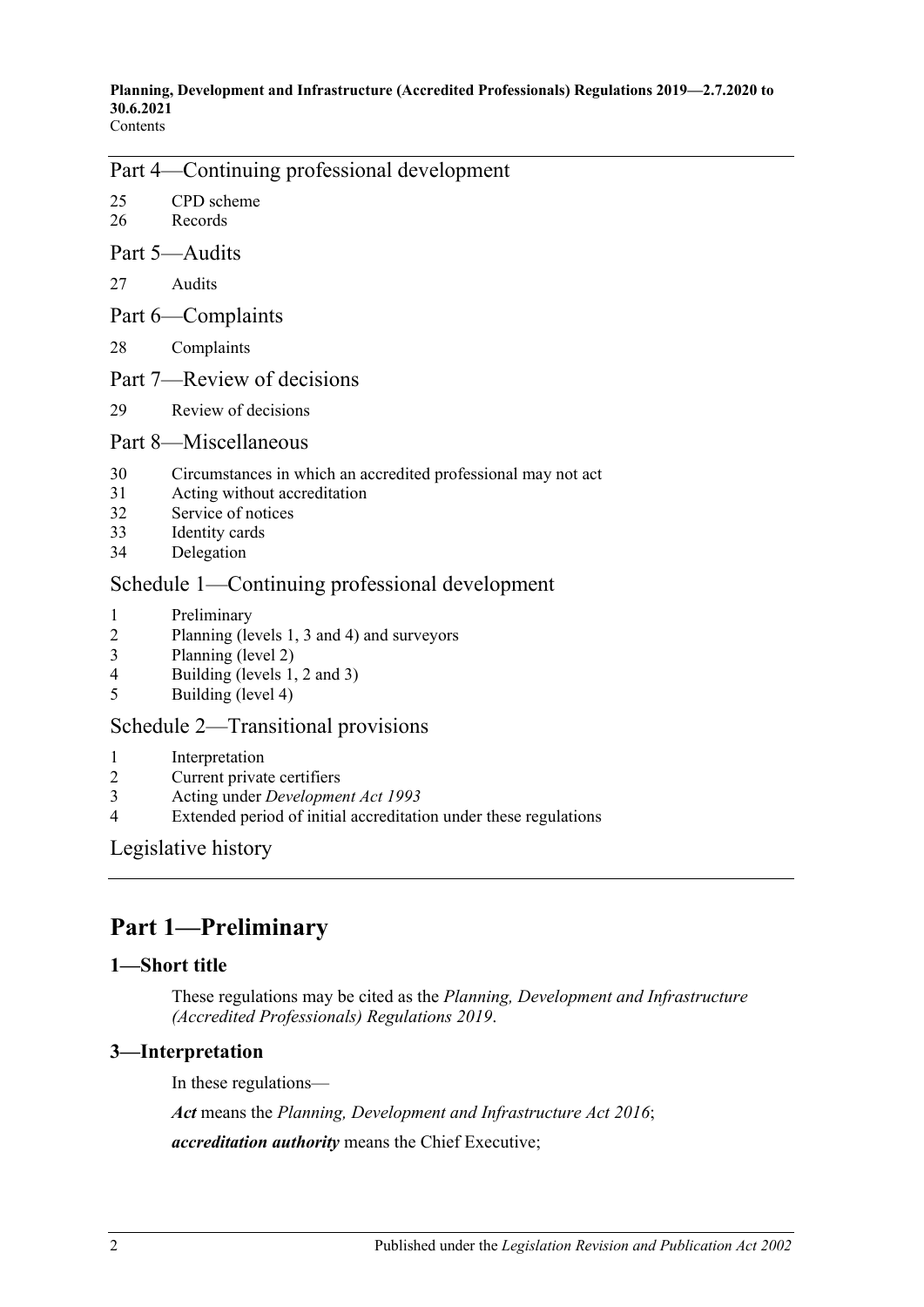*approved form* means a form approved by the Chief Executive and published on the SA planning portal;

*classes of accreditation*—see [regulation](#page-3-2) 5;

*CPD activity* means an activity—

- (a) that is of significant educational, practical or technical content related to the activities of an accredited professional (taking into account the relevant class of accreditation under these regulations); and
- (b) that is conducted by a person qualified by practical or academic experience in the subject covered by the activity; and
- (c) that is relevant to the immediate or long-term professional development needs of an accredited professional who is undertaking the activity; and
- (d) that comprises—
	- (i) attendance at, or presenting material for, a lecture, seminar, conference, workshop, educational program or course; or
	- (ii) viewing or listening to material presented as part of a multi-media, web-based or recorded program; or
	- (iii) preparing material for any lecture, seminar, conference, workshop, educational program or course, or for any multi-media, web-based or recorded program;

*CPD unit* means 1 hour of a CPD activity;

*disqualifying event* means—

- (a) a finding of guilt for an offence against the Act or the repealed Act; or
- (b) a finding of guilt for an offence against any regulations under the Act (including these regulations) or the repealed Act; or
- (c) the suspension or cancellation of an accreditation under these regulations, or the suspension or cancellation of a registration under regulation 93A of the *[Development Regulations](http://www.legislation.sa.gov.au/index.aspx?action=legref&type=subordleg&legtitle=Development%20Regulations%202008) 2008*; or
- (d) failing to comply with the requirements of section 15 of the Act; or
- (e) making a false or misleading statement in relation to any matter under the Act or the repealed Act, or any regulations under either Act (including these regulations); or
- (f) contravening or failing to comply with a code of conduct under clause 1(1) of Schedule 3 of the Act;

*prescribed amount of CPD* means the amount of continuing professional development set out in [Schedule](#page-19-2) 1;

*relevant CPD period* means the relevant CPD period applying to an accredited professional under [regulation](#page-11-2) 25(2) in a particular case.

## <span id="page-2-0"></span>**4—Administration of scheme**

For the purposes of section 88(2)(d) of the Act, the Chief Executive is responsible for the administration of the accreditation scheme established by these regulations.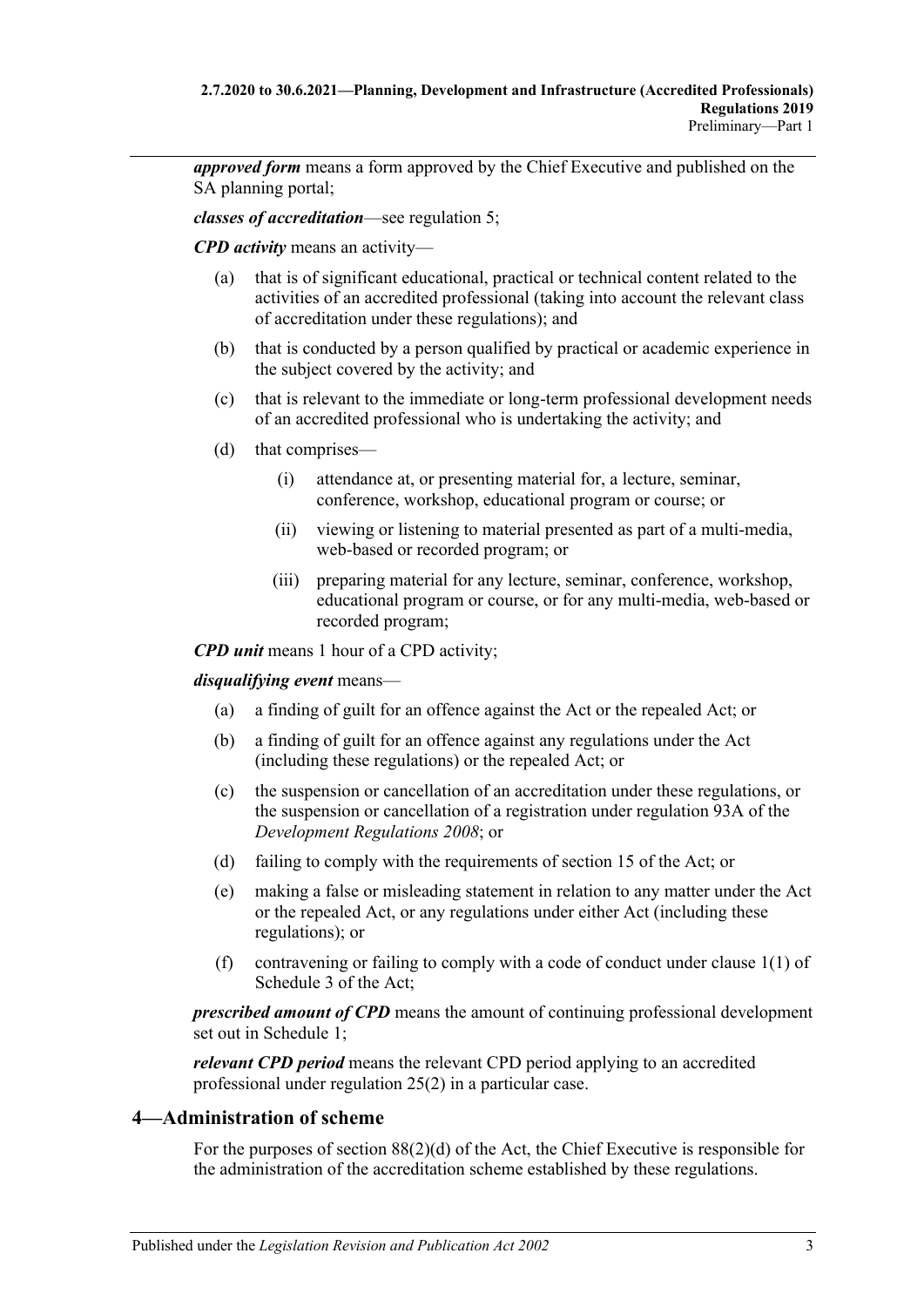# <span id="page-3-0"></span>**Part 2—Classes of accreditation**

# <span id="page-3-1"></span>**Division 1—Classes**

### <span id="page-3-2"></span>**5—Classes**

- (1) The following classes of accreditation are established:
	- (a) Accredited professional—planning level 1;
	- (b) Accredited professional—planning level 2;
	- (c) Accredited professional—planning level 3;
	- (d) Accredited professional—planning level 4;
	- (e) Accredited professional—surveyor;
	- (f) Accredited professional—building level 1;
	- (g) Accredited professional—building level 2;
	- (h) Accredited professional—building level 3;
	- (i) Accredited professional—building level 4.
- <span id="page-3-5"></span>(2) The qualifications, experience and technical skills required for each class of accreditation will be determined by the Chief Executive.
- (3) The Chief Executive—
	- (a) must ensure that the qualifications, experience and technical skills required under [subregulation](#page-3-5) (2) are published on the SA planning portal; and
	- (b) may vary those qualifications, experience and technical skills from time to time; and
	- (c) may approve alternative qualifications, experience or technical skills in an individual case.

# <span id="page-3-3"></span>**Division 2—Authorised functions**

### <span id="page-3-4"></span>**6—Assessment manager**

An Accredited professional—planning level 1 is authorised to perform, exercise or discharge the following functions, powers or duties:

- (a) acting as a relevant authority—
	- (i) in cases contemplated by the Act; or
	- (ii) in cases contemplated by the *[Planning, Development and](http://www.legislation.sa.gov.au/index.aspx?action=legref&type=subordleg&legtitle=Planning%20Development%20and%20Infrastructure%20(General)%20Regulations%202017)  [Infrastructure \(General\) Regulations](http://www.legislation.sa.gov.au/index.aspx?action=legref&type=subordleg&legtitle=Planning%20Development%20and%20Infrastructure%20(General)%20Regulations%202017) 2017*;
- (b) other functions, powers or duties specified in the *[Planning, Development and](http://www.legislation.sa.gov.au/index.aspx?action=legref&type=subordleg&legtitle=Planning%20Development%20and%20Infrastructure%20(General)%20Regulations%202017)  [Infrastructure \(General\) Regulations](http://www.legislation.sa.gov.au/index.aspx?action=legref&type=subordleg&legtitle=Planning%20Development%20and%20Infrastructure%20(General)%20Regulations%202017) 2017* as being capable of being performed, exercised or discharged by an assessment manager.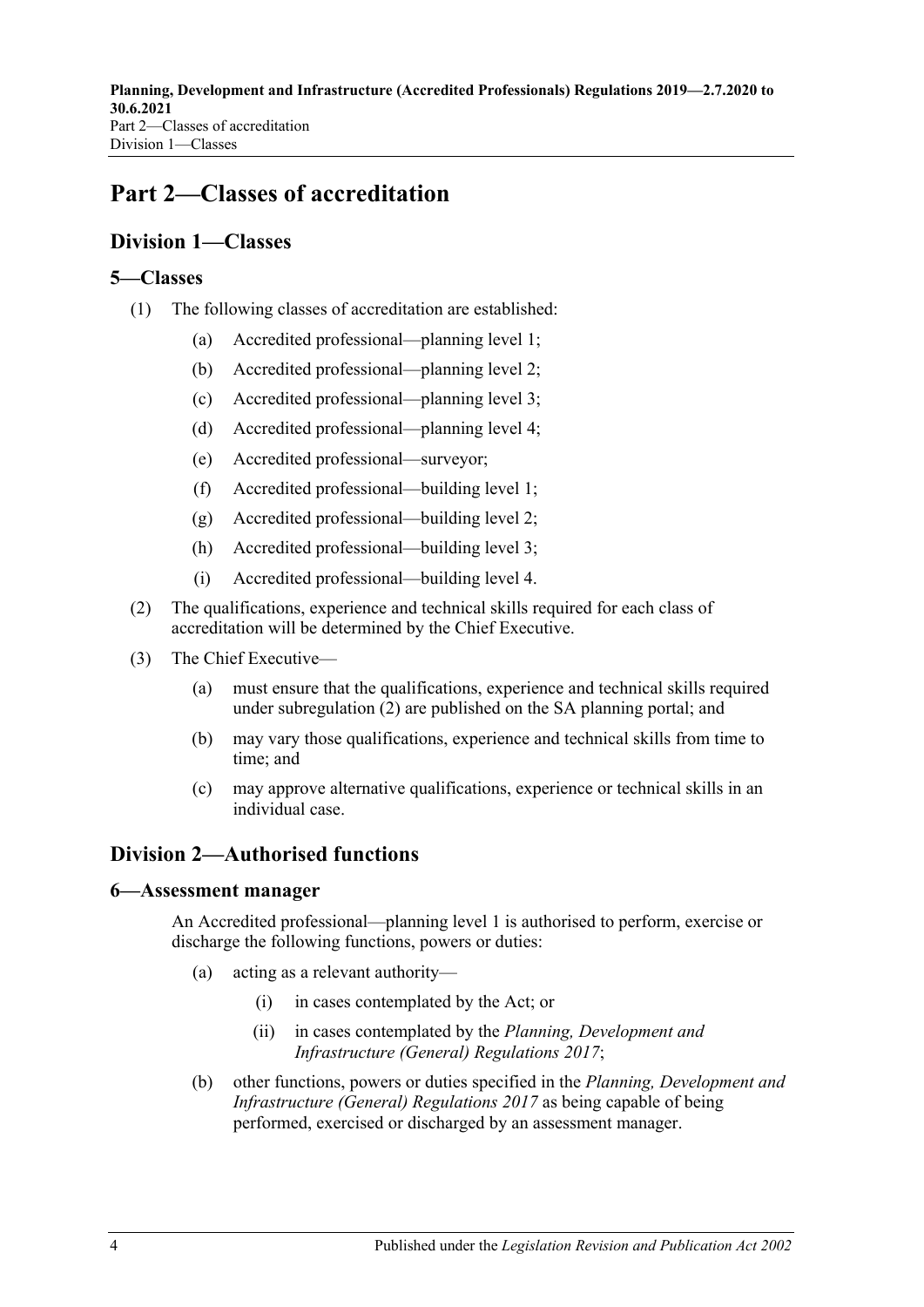### <span id="page-4-0"></span>**7—Assessment panel member**

An Accredited professional—planning level 2 is authorised to perform, exercise or discharge the functions, powers or duties relevant to acting as a member of an assessment panel.

### <span id="page-4-1"></span>**8—Accredited professional—planning level 3**

An Accredited professional—planning level 3 is authorised to perform, exercise or discharge the following functions, powers or duties:

- (a) acting as a relevant authority in cases contemplated by the *[Planning,](http://www.legislation.sa.gov.au/index.aspx?action=legref&type=subordleg&legtitle=Planning%20Development%20and%20Infrastructure%20(General)%20Regulations%202017)  [Development and Infrastructure \(General\) Regulations](http://www.legislation.sa.gov.au/index.aspx?action=legref&type=subordleg&legtitle=Planning%20Development%20and%20Infrastructure%20(General)%20Regulations%202017) 2017*;
- (b) other functions, powers or duties specified in the *[Planning, Development and](http://www.legislation.sa.gov.au/index.aspx?action=legref&type=subordleg&legtitle=Planning%20Development%20and%20Infrastructure%20(General)%20Regulations%202017)  [Infrastructure \(General\) Regulations](http://www.legislation.sa.gov.au/index.aspx?action=legref&type=subordleg&legtitle=Planning%20Development%20and%20Infrastructure%20(General)%20Regulations%202017) 2017* as being capable of being performed, exercised or discharged by an Accredited professional—planning level 3.

### <span id="page-4-2"></span>**9—Accredited professional—planning level 4**

An Accredited professional—planning level 4 is authorised to perform, exercise or discharge the following functions, powers or duties:

- (a) acting as a relevant authority in cases contemplated by the *[Planning,](http://www.legislation.sa.gov.au/index.aspx?action=legref&type=subordleg&legtitle=Planning%20Development%20and%20Infrastructure%20(General)%20Regulations%202017)  [Development and Infrastructure \(General\) Regulations](http://www.legislation.sa.gov.au/index.aspx?action=legref&type=subordleg&legtitle=Planning%20Development%20and%20Infrastructure%20(General)%20Regulations%202017) 2017*;
- (b) other functions, powers or duties specified in the *[Planning, Development and](http://www.legislation.sa.gov.au/index.aspx?action=legref&type=subordleg&legtitle=Planning%20Development%20and%20Infrastructure%20(General)%20Regulations%202017)  [Infrastructure \(General\) Regulations](http://www.legislation.sa.gov.au/index.aspx?action=legref&type=subordleg&legtitle=Planning%20Development%20and%20Infrastructure%20(General)%20Regulations%202017) 2017* as being capable of being performed, exercised or discharged by an Accredited professional—planning level 4.

### <span id="page-4-3"></span>**10—Accredited professional—surveyor**

An Accredited professional—surveyor is authorised to perform, exercise or discharge the following functions, powers or duties:

- (a) acting as a relevant authority in cases contemplated by the *[Planning,](http://www.legislation.sa.gov.au/index.aspx?action=legref&type=subordleg&legtitle=Planning%20Development%20and%20Infrastructure%20(General)%20Regulations%202017)  [Development and Infrastructure \(General\) Regulations](http://www.legislation.sa.gov.au/index.aspx?action=legref&type=subordleg&legtitle=Planning%20Development%20and%20Infrastructure%20(General)%20Regulations%202017) 2017*;
- (b) other functions, powers or duties specified in the *[Planning, Development and](http://www.legislation.sa.gov.au/index.aspx?action=legref&type=subordleg&legtitle=Planning%20Development%20and%20Infrastructure%20(General)%20Regulations%202017)  [Infrastructure \(General\) Regulations](http://www.legislation.sa.gov.au/index.aspx?action=legref&type=subordleg&legtitle=Planning%20Development%20and%20Infrastructure%20(General)%20Regulations%202017) 2017* as being capable of being performed, exercised or discharged by an Accredited professional—surveyor.

### <span id="page-4-4"></span>**11—Accredited professional—building level 1**

An Accredited professional—building level 1 is authorised to perform, exercise or discharge the following functions, powers or duties:

- (a) acting as a relevant authority—
	- (i) in cases contemplated by the Act; or
	- (ii) in cases contemplated by the *[Planning, Development and](http://www.legislation.sa.gov.au/index.aspx?action=legref&type=subordleg&legtitle=Planning%20Development%20and%20Infrastructure%20(General)%20Regulations%202017)  [Infrastructure \(General\) Regulations](http://www.legislation.sa.gov.au/index.aspx?action=legref&type=subordleg&legtitle=Planning%20Development%20and%20Infrastructure%20(General)%20Regulations%202017) 2017*;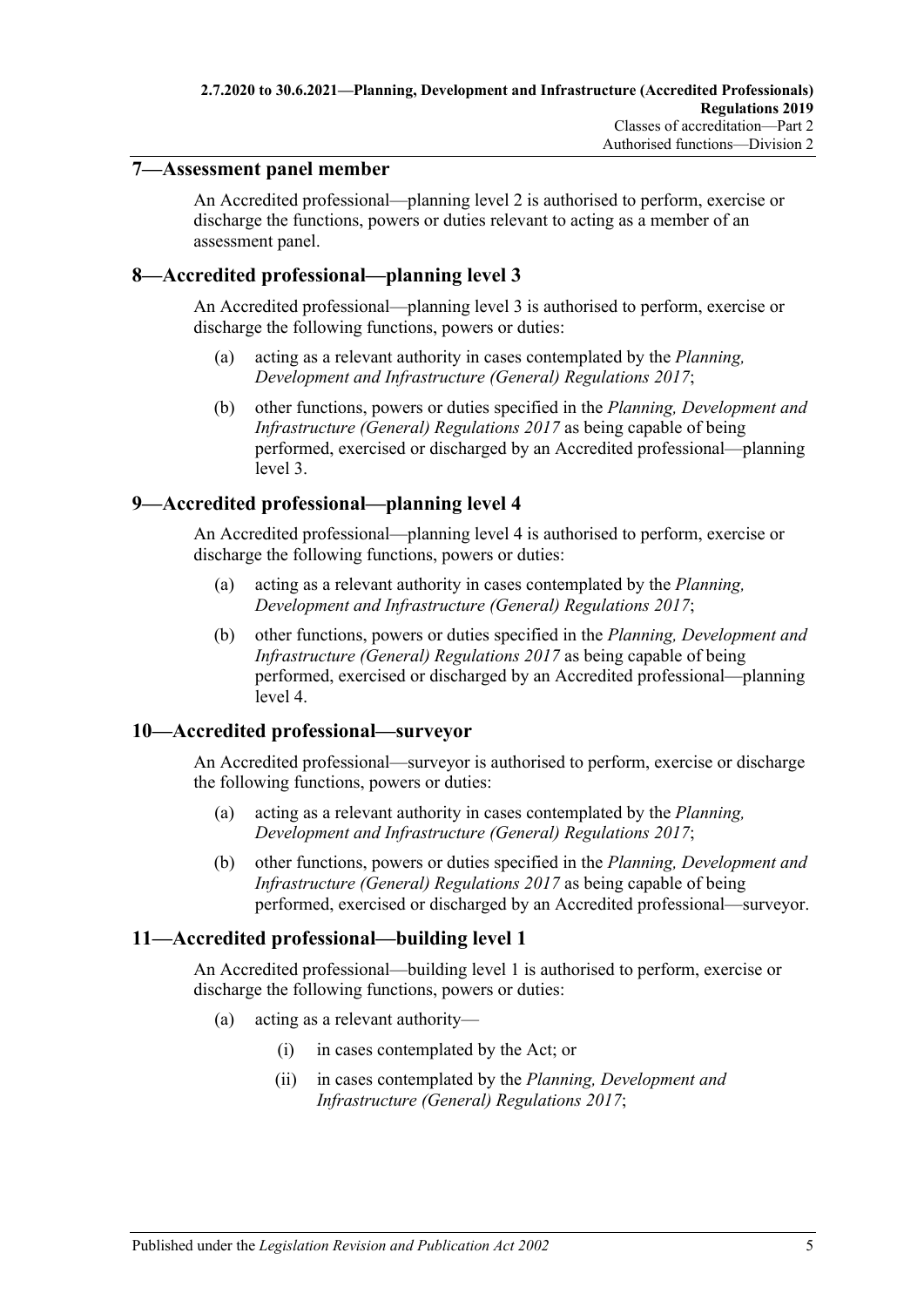#### **Planning, Development and Infrastructure (Accredited Professionals) Regulations 2019—2.7.2020 to 30.6.2021**

Part 2—Classes of accreditation Division 2—Authorised functions

> (b) other functions, powers or duties specified in the *[Planning, Development and](http://www.legislation.sa.gov.au/index.aspx?action=legref&type=subordleg&legtitle=Planning%20Development%20and%20Infrastructure%20(General)%20Regulations%202017)  [Infrastructure \(General\) Regulations](http://www.legislation.sa.gov.au/index.aspx?action=legref&type=subordleg&legtitle=Planning%20Development%20and%20Infrastructure%20(General)%20Regulations%202017) 2017* as being capable of being performed, exercised or discharged by an Accredited professional—building level 1.

## <span id="page-5-0"></span>**12—Accredited professional—building level 2**

An Accredited professional—building level 2 is authorised to perform, exercise or discharge the following functions, powers or duties:

- (a) acting as a relevant authority in cases contemplated by the *[Planning,](http://www.legislation.sa.gov.au/index.aspx?action=legref&type=subordleg&legtitle=Planning%20Development%20and%20Infrastructure%20(General)%20Regulations%202017)  [Development and Infrastructure \(General\) Regulations](http://www.legislation.sa.gov.au/index.aspx?action=legref&type=subordleg&legtitle=Planning%20Development%20and%20Infrastructure%20(General)%20Regulations%202017) 2017*;
- (b) other functions, powers or duties specified in the *[Planning, Development and](http://www.legislation.sa.gov.au/index.aspx?action=legref&type=subordleg&legtitle=Planning%20Development%20and%20Infrastructure%20(General)%20Regulations%202017)  [Infrastructure \(General\) Regulations](http://www.legislation.sa.gov.au/index.aspx?action=legref&type=subordleg&legtitle=Planning%20Development%20and%20Infrastructure%20(General)%20Regulations%202017) 2017* as being capable of being performed, exercised or discharged by an Accredited professional—building level 2.

## <span id="page-5-1"></span>**13—Accredited professional—building level 3**

An Accredited professional—building level 3 is authorised to perform, exercise or discharge the following functions, powers or duties:

- (a) acting as a relevant authority in cases contemplated by the *[Planning,](http://www.legislation.sa.gov.au/index.aspx?action=legref&type=subordleg&legtitle=Planning%20Development%20and%20Infrastructure%20(General)%20Regulations%202017)  [Development and Infrastructure \(General\) Regulations](http://www.legislation.sa.gov.au/index.aspx?action=legref&type=subordleg&legtitle=Planning%20Development%20and%20Infrastructure%20(General)%20Regulations%202017) 2017*;
- (b) other functions, powers or duties specified in the *[Planning, Development and](http://www.legislation.sa.gov.au/index.aspx?action=legref&type=subordleg&legtitle=Planning%20Development%20and%20Infrastructure%20(General)%20Regulations%202017)  [Infrastructure \(General\) Regulations](http://www.legislation.sa.gov.au/index.aspx?action=legref&type=subordleg&legtitle=Planning%20Development%20and%20Infrastructure%20(General)%20Regulations%202017) 2017* as being capable of being performed, exercised or discharged by an Accredited professional—building level 3.

## <span id="page-5-2"></span>**14—Accredited professional—building level 4**

An Accredited professional—building level 4 is authorised to perform, exercise or discharge the functions, powers or duties specified in the *[Planning, Development and](http://www.legislation.sa.gov.au/index.aspx?action=legref&type=subordleg&legtitle=Planning%20Development%20and%20Infrastructure%20(General)%20Regulations%202017)  [Infrastructure \(General\) Regulations](http://www.legislation.sa.gov.au/index.aspx?action=legref&type=subordleg&legtitle=Planning%20Development%20and%20Infrastructure%20(General)%20Regulations%202017) 2017* as being capable of being performed, exercised or discharged by an Accredited professional—building level 4.

# <span id="page-5-3"></span>**Part 3—General provisions relating to accreditation**

# <span id="page-5-4"></span>**Division 1—Obtaining accreditation**

## <span id="page-5-5"></span>**15—Application**

- (1) A person may apply to the accreditation authority for accreditation under these regulations.
- (2) The application must—
	- (a) be lodged electronically via the SA planning portal (and in accordance with any relevant requirements applying under Part 4 Division 2 of the Act); and
	- (b) be in the approved form; and
	- (c) specify the class of accreditation to which the application relates; and
	- (d) be supported by any information specified in the approved form; and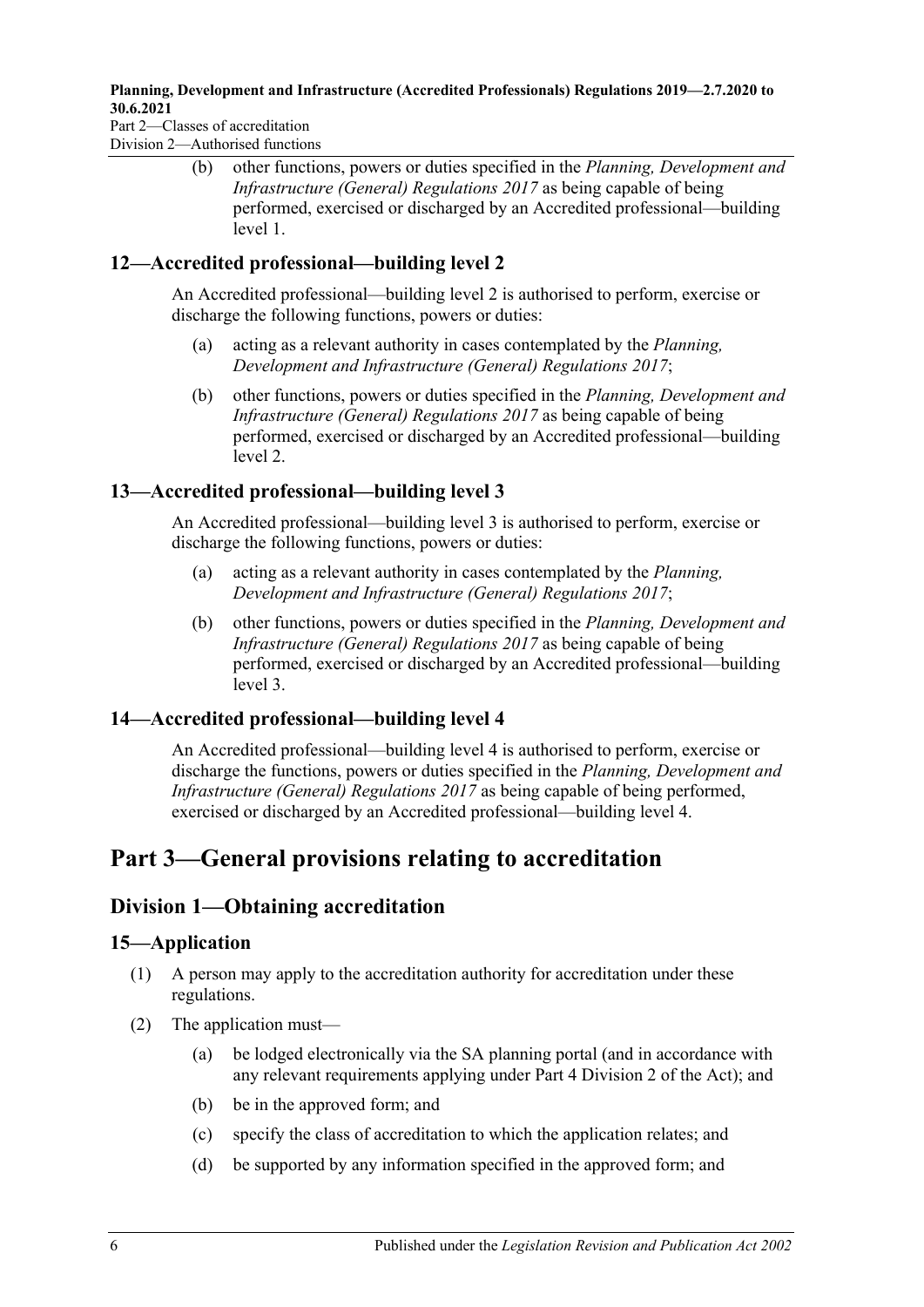- (e) be accompanied by the relevant fee prescribed by the *[Planning, Development](http://www.legislation.sa.gov.au/index.aspx?action=legref&type=subordleg&legtitle=Planning%20Development%20and%20Infrastructure%20(Fees%20Charges%20and%20Contributions)%20Regulations%202019)  [and Infrastructure \(Fees, Charges and Contributions\) Regulations](http://www.legislation.sa.gov.au/index.aspx?action=legref&type=subordleg&legtitle=Planning%20Development%20and%20Infrastructure%20(Fees%20Charges%20and%20Contributions)%20Regulations%202019) 2019*.
- (3) The accreditation authority may request an applicant—
	- (a) to provide such additional documents or information as may be reasonably required to assess the application; and
	- (b) to remedy any defect or deficiency in any application or accompanying document or information required under these regulations.

### <span id="page-6-0"></span>**16—Consideration of application**

- <span id="page-6-1"></span>(1) In considering an application for accreditation, the accreditation authority must be satisfied that the applicant—
	- (a) has the qualifications, experience and technical skills required under these regulations for the accreditation to which the application relates; and
	- (b) is a fit and proper person to be an accredited professional under the Act.
- <span id="page-6-2"></span>(2) In connection with the operation of [subregulation](#page-6-1)  $(1)(a)$ , the accreditation authority may—
	- (a) accept that a person satisfies the requirements of that subregulation if—
		- (i) the person is a member of a professional association or body that provides an equivalent scheme for the recognition of qualifications, experience and technical skills that is recognised by the Chief Executive for the purposes of this regulation; and
		- (ii) the person's category of membership corresponds, in the opinion of the accreditation authority, to the level of accreditation to which the application relates;
	- (b) take into account the advice of a professional association or body engaged to assist the accreditation authority for the purposes of these regulations.
- <span id="page-6-3"></span>(3) Without limiting [subregulation](#page-6-2) (1)(b), in making an assessment under that subregulation the accreditation authority may take into account whether the applicant has been involved in a disqualifying event.
- (4) After considering an application for accreditation, the accreditation authority may—
	- (a) approve the application and register the applicant as an accredited professional; or
	- (b) refuse the application.
- (5) As soon as practicable after making a decision on an application, the accreditation authority must give notice of the decision to the applicant.
- (6) If the accreditation authority refuses an application, it must include in the notice of the decision—
	- (a) the reasons for the refusal; and
	- (b) the rights of review that the applicant has under these regulations.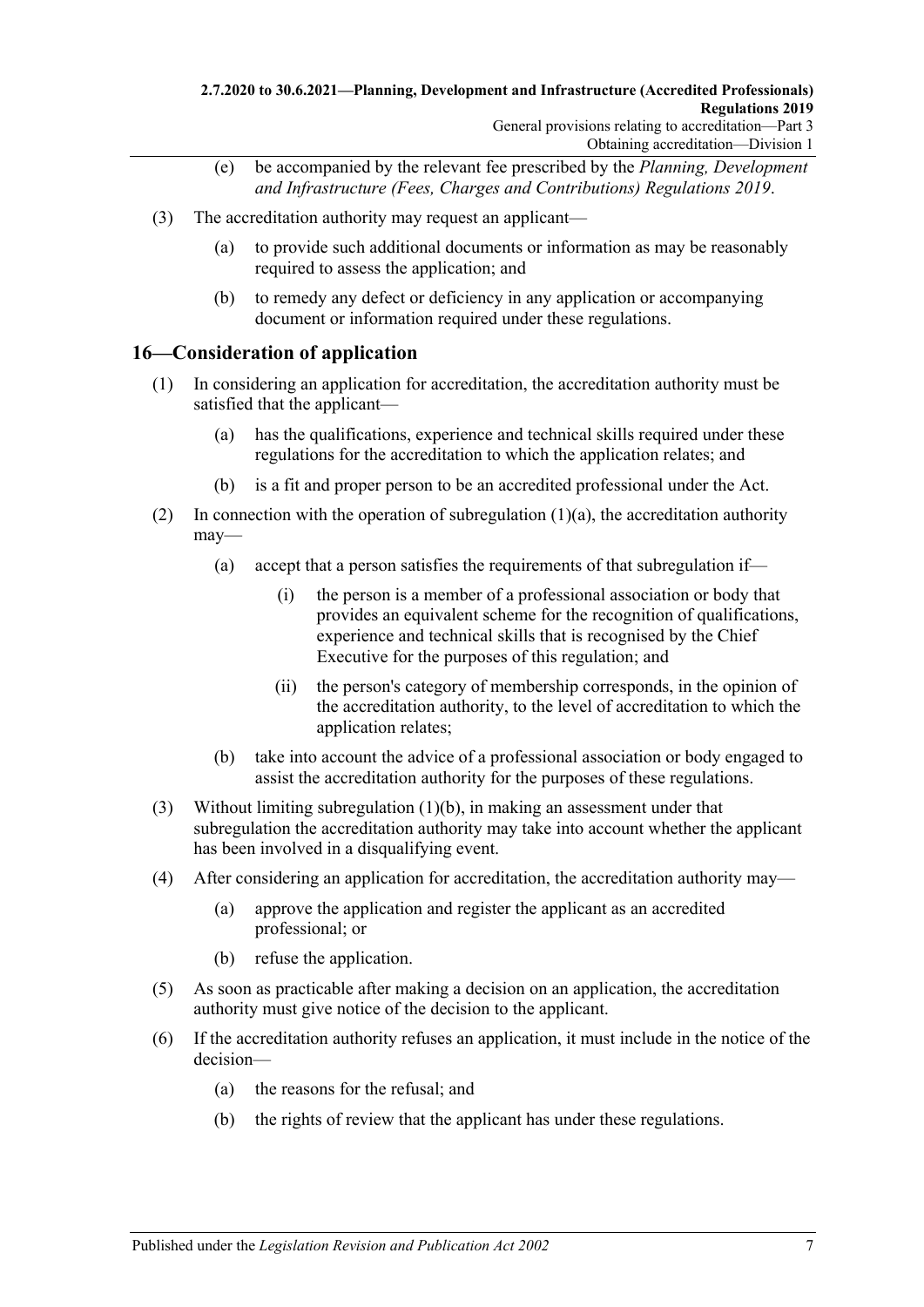#### **Planning, Development and Infrastructure (Accredited Professionals) Regulations 2019—2.7.2020 to 30.6.2021**

Part 3—General provisions relating to accreditation Division 1—Obtaining accreditation

(7) In connection with the operation of [subregulation](#page-6-3)  $(2)(b)$ , the Chief Executive must ensure that information about any scheme that is recognised for the purposes of that subregulation is available on the SA planning portal.

## <span id="page-7-0"></span>**17—Conditions**

- <span id="page-7-2"></span>(1) An accreditation will be subject to the following conditions:
	- (a) subject to [subregulation](#page-7-1) (2), that the accredited professional must hold a policy for professional indemnity insurance that is reasonable and adequate taking into account the amount and nature of work undertaken by the accredited professional;
	- (b) any condition that the accreditation authority may impose that limits the scope of the accreditation;
	- (c) any other condition—
		- (i) determined by the accreditation authority in relation to the accreditation; or
		- (ii) otherwise specified or imposed by or under these regulations.
- <span id="page-7-1"></span>(2) [Subregulation](#page-7-2) (1)(a) does not apply to the following accredited professionals if the accredited professional is covered by another form of indemnity scheme or arrangement that is approved by the accreditation authority for the purposes of this subregulation:
	- (a) an Accredited professional—planning level 1;
	- (b) an Accredited professional—planning level 2;
	- (c) an accredited professional who is an employee of the State or a council (when acting within their scope of employment).
- (2a) For the purposes of [subregulation](#page-7-1) (2), an accredited professional will be taken to be covered by an indemnity scheme or other arrangement to the extent—
	- (a) that liability that may arise in respect of the performance, exercise or discharge (or purported performance, exercise or discharge) in good faith of their functions, powers or duties under the Act as a member of an assessment panel, or as an assessment manager, is indemnified by a council or joint planning board (as the case may be); and
	- (b) that the council or joint planning board (as the case may be) is a member of an indemnity scheme or arrangement that is approved by the accreditation authority.
- (3) The accreditation authority may, if the accreditation authority considers it appropriate to do so, vary a condition that applies in relation to a particular accredited professional.
- (4) An accredited professional may, on application to the accreditation authority in the approved form, request the variation of a condition to which the accreditation is subject and the accreditation authority may, as it thinks fit—
	- (a) grant the variation; or
	- (b) refuse to grant the variation.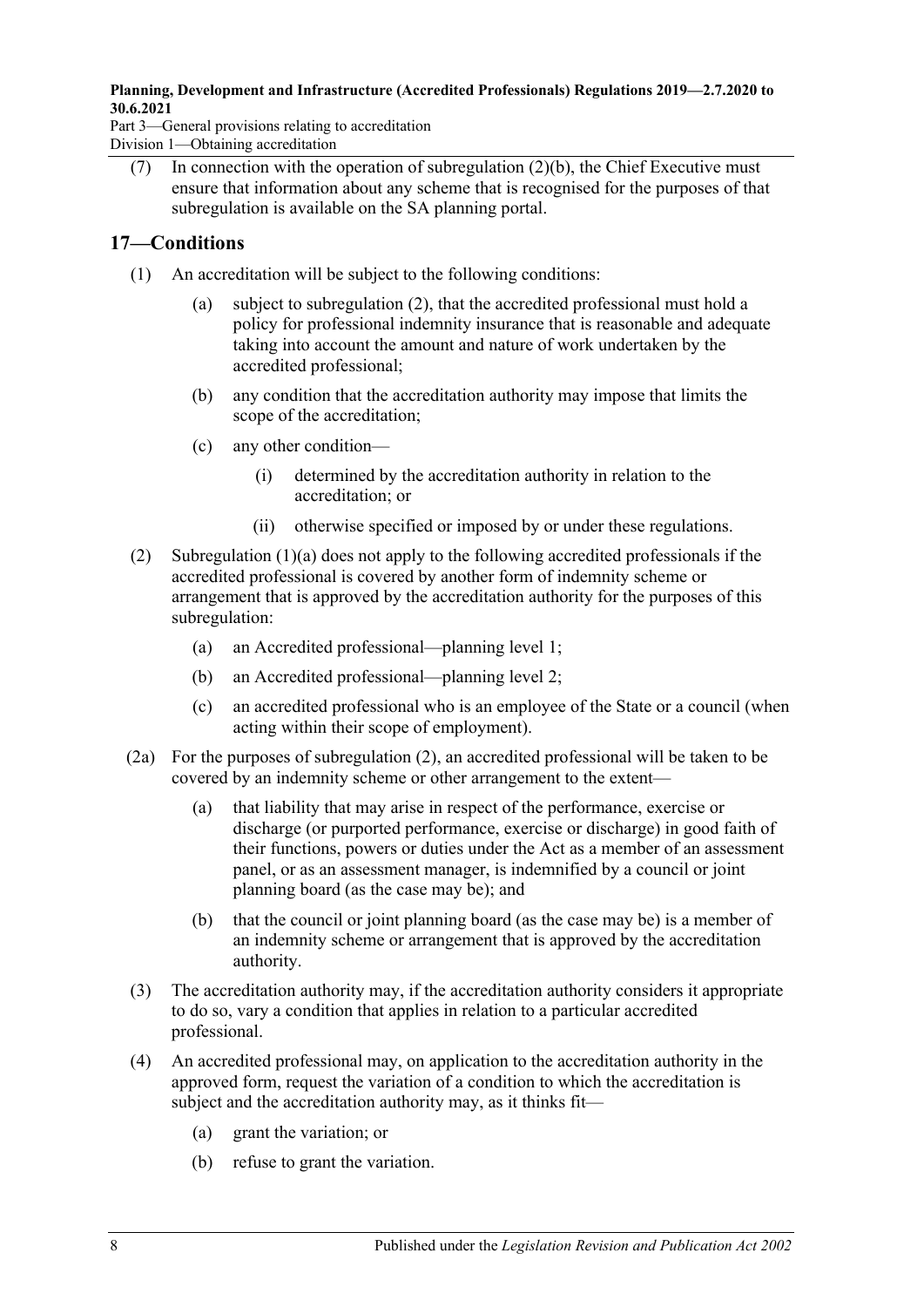- (5) Conditions of an accreditation may be varied by the addition, substitution or deletion of 1 or more conditions.
- (6) A person must not contravene or fail to comply with a condition of an accreditation. Maximum penalty: \$10 000.

### <span id="page-8-0"></span>**18—Duration of accreditation**

An accreditation continues in force (unless sooner surrendered or cancelled) on a year by year basis subject to the operation of [regulation](#page-8-1) 19.

### <span id="page-8-1"></span>**19—Continuation of accreditation**

- (1) A person seeking to remain accredited under these regulations must apply on a yearly basis to the accreditation authority for the continuation of the accreditation under these regulations.
- <span id="page-8-2"></span>(2) An annual application must—
	- (a) be lodged electronically via the SA planning portal (and in accordance with any relevant requirements applying under Part 4 Division 2 of the Act); and
	- (b) be in the approved form; and
	- (c) be supported by any information specified in the approved form; and
	- (d) without limiting [paragraph](#page-8-2) (c), be supported by information specified by the approved form for the purposes of [Part](#page-11-0) 4; and
	- (e) be accompanied by the relevant fee prescribed by the *[Planning, Development](http://www.legislation.sa.gov.au/index.aspx?action=legref&type=subordleg&legtitle=Planning%20Development%20and%20Infrastructure%20(Fees%20Charges%20and%20Contributions)%20Regulations%202019)  [and Infrastructure \(Fees, Charges and Contributions\) Regulations](http://www.legislation.sa.gov.au/index.aspx?action=legref&type=subordleg&legtitle=Planning%20Development%20and%20Infrastructure%20(Fees%20Charges%20and%20Contributions)%20Regulations%202019) 2019*; and
	- (f) be made at least 28 days before each anniversary of the granting of the accreditation.
- <span id="page-8-4"></span><span id="page-8-3"></span>(3) The accreditation authority may, if the accreditation authority thinks fit, determine a late application for continuation provided that the applicant pays the late payment fee prescribed by the *[Planning, Development and Infrastructure \(Fees, Charges and](http://www.legislation.sa.gov.au/index.aspx?action=legref&type=subordleg&legtitle=Planning%20Development%20and%20Infrastructure%20(Fees%20Charges%20and%20Contributions)%20Regulations%202019)  [Contributions\) Regulations](http://www.legislation.sa.gov.au/index.aspx?action=legref&type=subordleg&legtitle=Planning%20Development%20and%20Infrastructure%20(Fees%20Charges%20and%20Contributions)%20Regulations%202019) 2019*.
- (4) If an application for the continuation of an accreditation (being an application under [subregulation](#page-8-3)  $(2)(f)$  or  $(3)$ ) is not decided before the relevant anniversary of the accreditation, the accreditation continues in operation until the application is decided (and, if the accreditation is to continue, the anniversary date continues to apply for future applications).
- (5) The accreditation authority may refuse to consider an application under this regulation if the application is made earlier than 2 months before the relevant anniversary date.
- <span id="page-8-5"></span>(6) An accreditation will cease by force of this regulation (and without the need to comply with [Division](#page-9-1) 2) if—
	- (a) an application is not made or determined in accordance with this regulation; or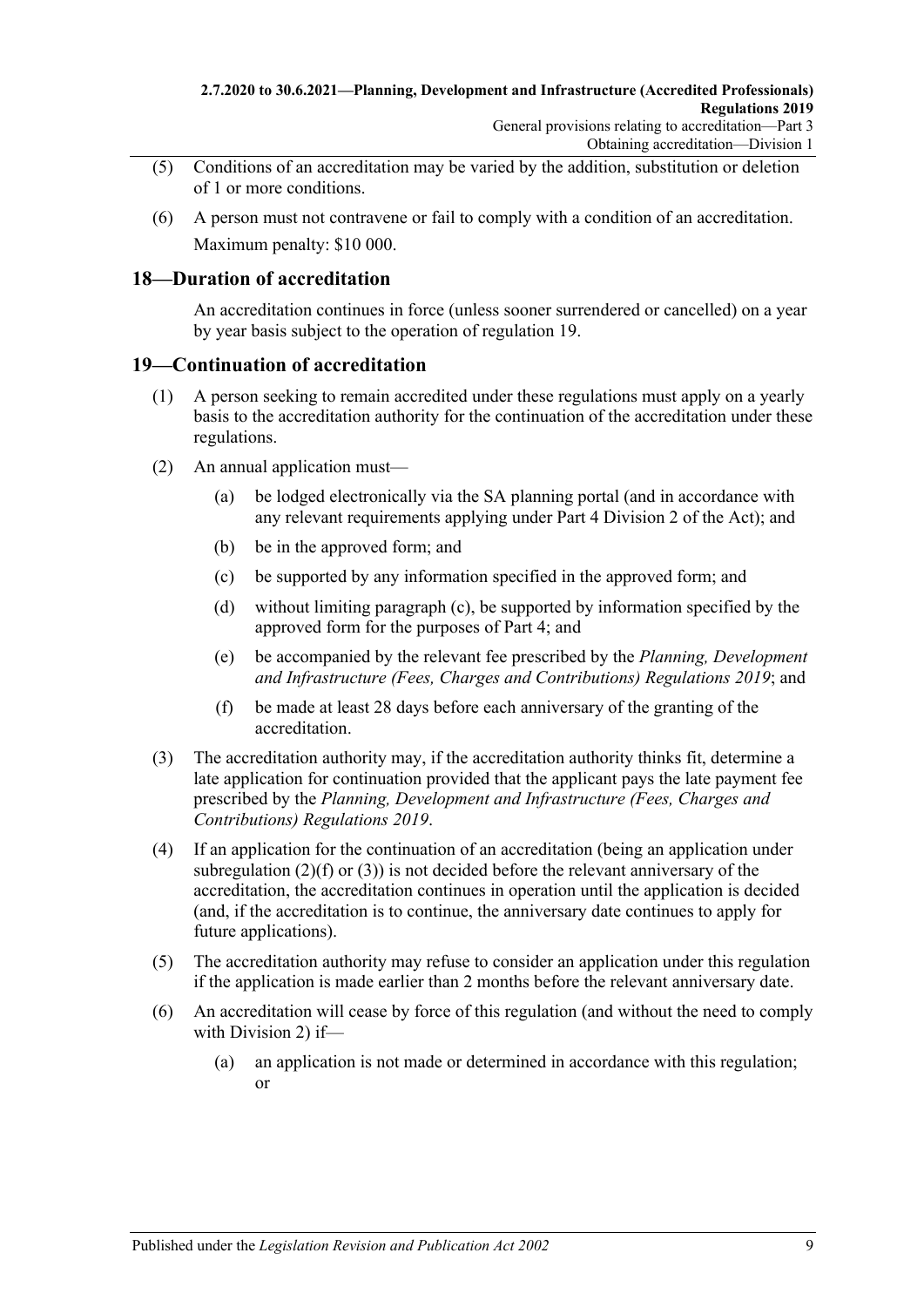#### **Planning, Development and Infrastructure (Accredited Professionals) Regulations 2019—2.7.2020 to 30.6.2021**

Part 3—General provisions relating to accreditation Division 1—Obtaining accreditation

> (b) without limiting [paragraph](#page-8-5) (a), the accredited professional has not completed the prescribed amount of CPD within the relevant CPD period as required under [Part](#page-11-0) 4 and the accreditation authority has not taken action under [regulation](#page-11-3) 25(3) so as to continue the accreditation despite the failure on the part of the accredited professional.

### <span id="page-9-0"></span>**20—Surrender**

An accredited professional may, by written notice given to the accreditation authority, surrender an accreditation.

# <span id="page-9-1"></span>**Division 2—Cancellation or suspension of accreditation**

### <span id="page-9-2"></span>**21—Cancellation or suspension**

- (1) The accreditation authority may cancel or suspend an accreditation if 1 or more of the grounds specified in [subregulation](#page-9-3) (2) applies.
- <span id="page-9-5"></span><span id="page-9-4"></span><span id="page-9-3"></span>(2) The following grounds are specified:
	- (a) events have occurred such that the accredited professional would not be entitled to be granted accreditation if the person were to apply for accreditation;
	- (b) the accredited professional, in the performance, exercise or discharge, or purported performance, exercise or discharge, of a function, power or duty under the Act or any regulations under the Act (including these regulations), failed to comply with a provision of the Act or regulations;
	- (c) without limiting [paragraph](#page-9-4) (b), the accredited professional has failed to comply with a requirement of these regulations;
	- (d) without limiting [paragraph](#page-9-5) (c), the accredited professional has contravened or failed to comply with a condition of the accreditation;
	- (e) the accredited professional has contravened or failed to comply with a relevant code of conduct under clause 1(1)(c) or (d) of Schedule 3 of the Act;
	- (f) the accreditation authority considers that the accredited professional obtained the accreditation improperly or on the basis of false or misleading information;
	- (g) any other ground for the cancellation of the accreditation specified by these regulations; or
	- (h) the accredited professional—
		- (i) is otherwise, in the opinion of the accreditation authority, no longer a fit and proper person or otherwise suitable to hold an accreditation under these regulations; or
		- (ii) has otherwise acted in an unprofessional or inappropriate manner, or failed to professionally discharge a responsibility under the Act.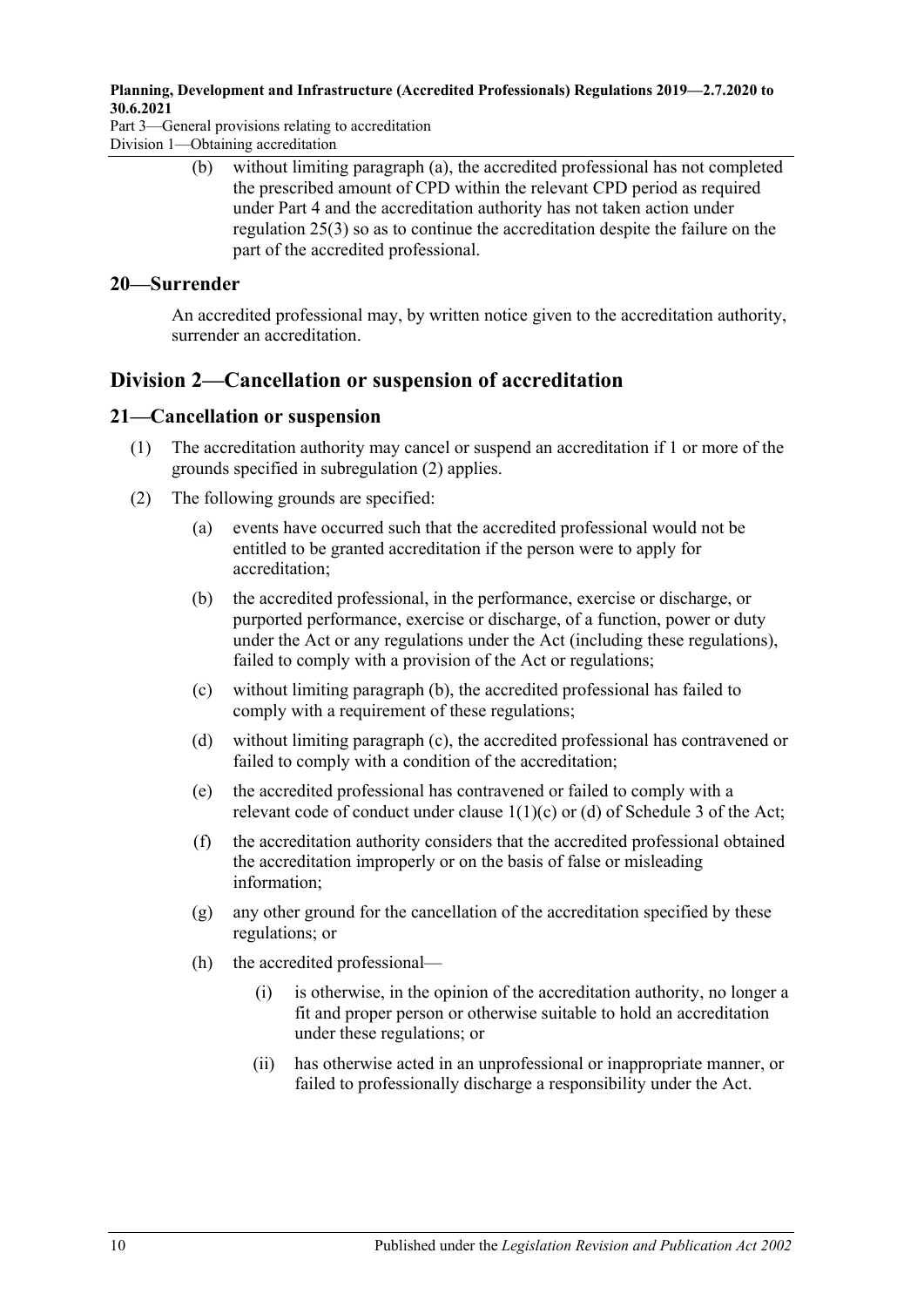### <span id="page-10-0"></span>**22—Notice of proposed cancellation or suspension**

- (1) If the accreditation authority proposes to cancel or suspend an accreditation, the accreditation authority must give the accredited professional notice of the proposal and the accreditation authority's reasons for the proposal.
- (2) The notice must state that within a specified period after the notice is given, the accredited professional may make written representations to the accreditation authority concerning the proposal and the accreditation authority must not give effect to the proposal without considering any representations received within the specified period.

#### <span id="page-10-1"></span>**23—Effect or period of cancellation or suspension**

- (1) A cancellation may have effect, as specified by the accreditation authority—
	- (a) permanently; or
	- (b) for a specified period; or
	- (c) until the fulfilment of specified conditions; or
	- (d) until further determination of the accreditation authority.
- (2) A suspension may have effect, as specified by the accreditation authority—
	- (a) for a specified period; or
	- (b) until the fulfilment of specified conditions; or
	- (c) until further determination of the accreditation authority.

# <span id="page-10-2"></span>**Division 3—Register of accreditations**

### <span id="page-10-3"></span>**24—Register**

- (1) The accreditation authority must keep a register of accredited professionals.
- (2) The register must include, in relation to each person on the register—
	- (a) the person's full name and nominated contact address; and
	- (b) the qualifications, experience and technical skills for accreditation held by the person; and
	- (c) particulars of any condition of registration or other limitation that specifically relates to the person as an accredited professional.
- (3) The register may include such other information as the accreditation authority thinks fit.
- (4) The accreditation authority must ensure that the register is accessible via the SA planning portal.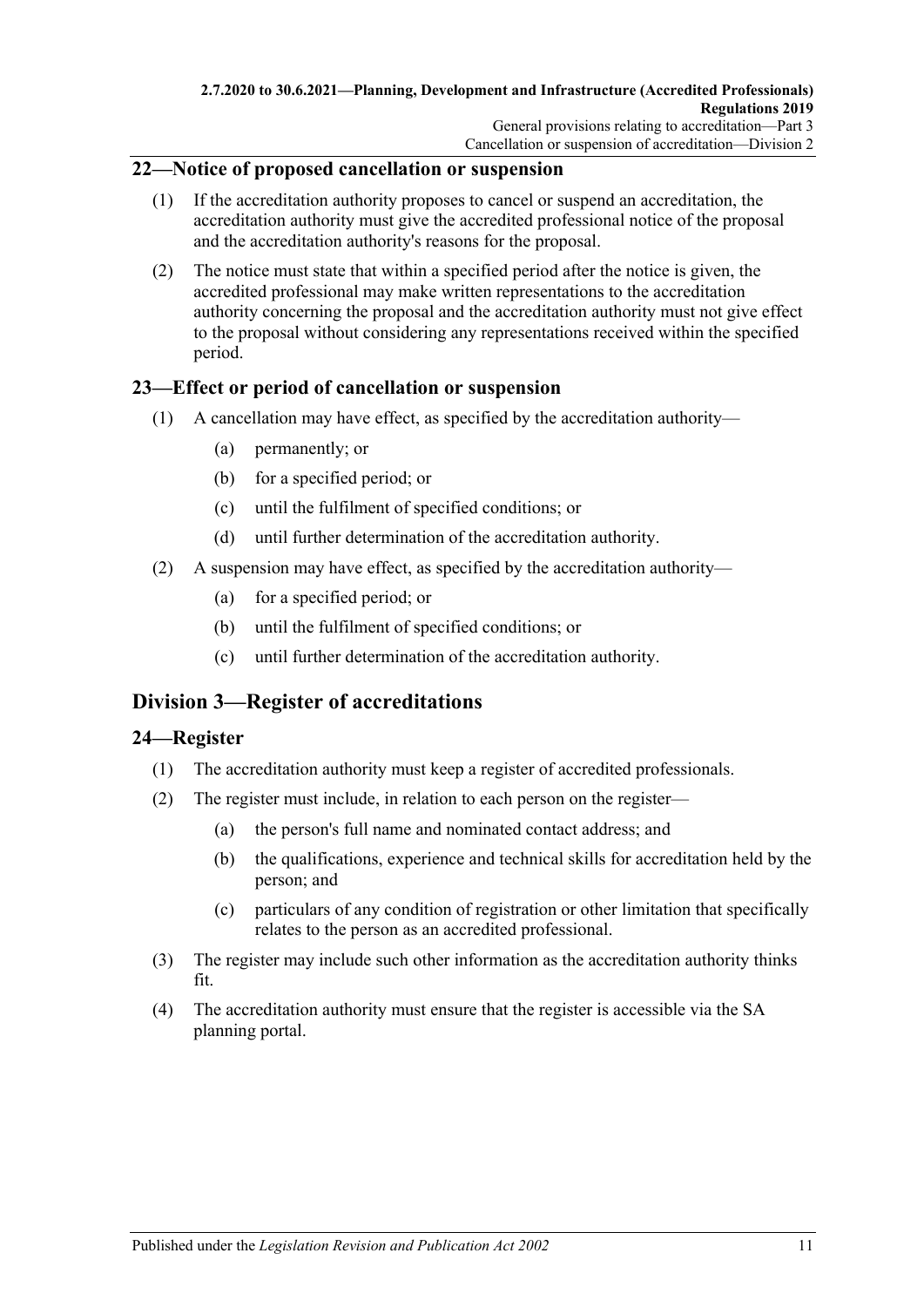# <span id="page-11-0"></span>**Part 4—Continuing professional development**

## <span id="page-11-5"></span><span id="page-11-1"></span>**25—CPD scheme**

- (1) It is a condition of an accreditation under these regulations that the accredited professional will undertake the prescribed amount of Continuing Professional Development (*CPD*).
- <span id="page-11-2"></span>(2) Subject to this regulation, before the accreditation authority grants an application under [regulation](#page-8-1) 19, the accredited professional must first satisfy the accreditation authority that the accredited professional has completed the prescribed amount of CPD in the period of 12 months immediately preceding the date of the application being lodged with the accreditation authority (the *relevant CPD period*).
- <span id="page-11-3"></span>(3) If an accredited professional who has applied under [regulation](#page-8-1) 19 has not completed the prescribed amount of CPD in respect of the relevant CPD period, the accreditation authority may, on application by the accredited professional under this subregulation, if satisfied that it is reasonable to do so, after taking into account the criteria specified in [subregulation](#page-11-4) (5)—
	- (a) excuse the accredited professional from the requirements of the scheme set out in [subregulations](#page-11-5) (1) and [\(2\);](#page-11-2) and
	- (b) if the accreditation authority thinks fit—determine to continue the accreditation subject to a condition or conditions determined to be appropriate by the accreditation authority.
- <span id="page-11-6"></span>(4) Without limiting [subregulation](#page-11-6) (3)(b), a condition of accreditation may limit the functions or powers that the accredited professional may perform or exercise during a period specified in the condition (including as to prohibit the performance or exercise of specified functions or powers that the accredited professional would otherwise be entitled to perform or exercise under the Act or under these or any other regulations under the Act).
- <span id="page-11-4"></span>(5) The following criteria are specified for the purposes of [subregulation](#page-11-3) (3):
	- (a) that the accredited professional has been unable to complete the prescribed amount of CPD because of—
		- (i) being pregnant or taking leave from work due to the birth of a child; or
		- (ii) being seriously ill or severely disabled; or
		- (iii) being required to care for a member of the accredited professional's immediate family for an extended period of time; or
		- (iv) being under severe financial stress;
	- (b) that there are other unavoidable or extenuating circumstances that made it exceptionally difficult for the accredited professional to participate in compulsory professional development over the course of the relevant CPD period, or a substantial part of the relevant CPD period.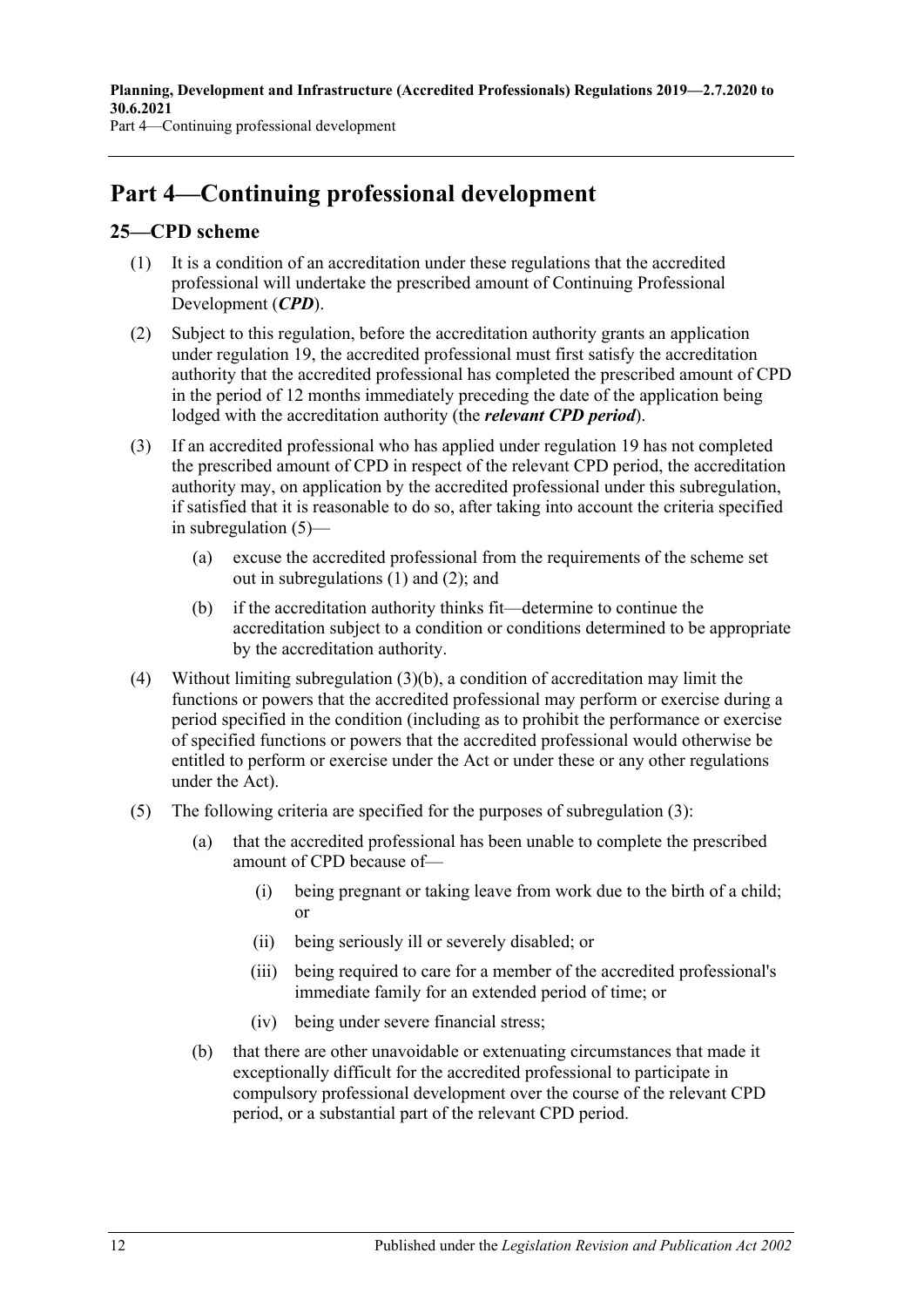- (6) An application by an accredited professional under [subregulation](#page-11-3)  $(3)$  must be by way of statutory declaration lodged with the accreditation authority which—
	- (a) sets out the evidence on which the accredited professional relies for the purposes of [subregulations](#page-11-3) (3) and [\(5\);](#page-11-4) and
	- (b) sets out the steps (if any) that the accredited professional intends to take to improve or achieve compliance with the requirements of this Part (and [Schedule](#page-19-2) 1) if the accreditation is continued.

### <span id="page-12-3"></span><span id="page-12-0"></span>**26—Records**

- (1) An accredited professional must, in respect of each CPD period that applies in relation to the accredited professional's accreditation, maintain and retain for 6 years after the end of that CPD period—
	- (a) a written record of CPD activities undertaken and of the CPD units completed; and
	- (b) material indicating the nature of each CPD activity; and
	- (c) a record of the fact that the accredited professional undertook each such activity.
- (2) An accredited professional must provide the accreditation authority, within 14 days of receipt of a written request from the accreditation authority, information about the accredited professional's compliance with the requirements of this Part (and [Schedule](#page-19-2) 1) compiled and maintained under [subregulation](#page-12-3) (1).
- (3) This regulation does not derogate from the requirements imposed on an accredited professional to provide information about the accredited professional's continuing professional development as part of an application for the continuation of their accreditation.

# <span id="page-12-1"></span>**Part 5—Audits**

## <span id="page-12-2"></span>**27—Audits**

- (1) This regulation does not apply to—
	- (a) an Accredited Professional—planning level 2 in relation to the performance, exercise or discharge of a function, power or duty as a member of an assessment panel; or
	- (b) an accredited professional who is an employee of the State or a council (insofar as they are acting within the scope of their employment).
- <span id="page-12-4"></span>(2) For the purposes of this regulation, a person is a qualified auditor if—
	- (a) the person—
		- (i) satisfies the Chief Executive that they hold appropriate qualifications, experience and technical skills in planning or building assessment or a related discipline; and
		- (ii) holds a current approval issued by the Chief Executive for the purposes of this regulation; or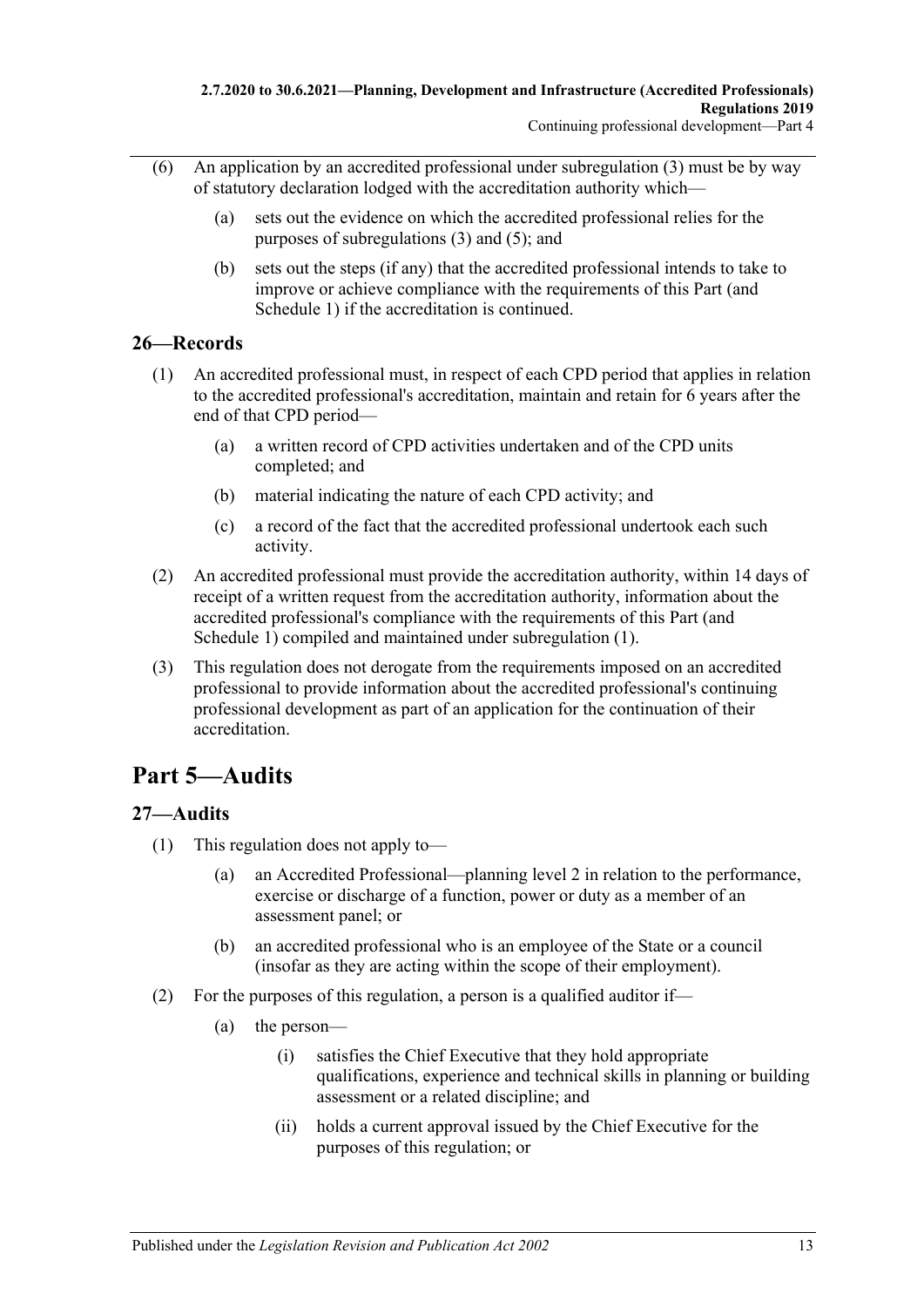<span id="page-13-0"></span>**Planning, Development and Infrastructure (Accredited Professionals) Regulations 2019—2.7.2020 to 30.6.2021** Part 5—Audits

- (b) the person is acting under a memorandum of understanding entered into between the Chief Executive and an association or other body in connection with the conduct of audits under this regulation; or
- (c) the person is an employee of the State and the Chief Executive considers that the person is suitably qualified to act as a qualified auditor under this regulation.
- (3) An approval under [subregulation](#page-13-0)  $(2)(a)$ , or a memorandum under subregulation  $(2)(b)$ , may relate to—
	- (a) planning assessment audits; or
	- (b) building assessment audits,

(or both) as specified by the Chief Executive.

- <span id="page-13-1"></span>(4) It is a condition of the accreditation of an accredited professional to which this regulation applies—
	- (a) that they must have their activities in relation to the assessment of development under the Act audited by a qualified auditor in accordance with this regulation (a *periodic audit*); and
	- (b) that they must allow a qualified auditor to audit their activities in relation to the assessment of development under the Act if so directed by the accreditation authority.
- (5) The purposes of an audit are—
	- (a) to check whether the processes and procedures associated with the assessment of development, and the granting of any relevant consents, have been undertaken in accordance with the requirements of the Act, and any relevant regulations under the Act; and
	- (b) to check any other matter determined by the accreditation authority for the purposes of this regulation.
- <span id="page-13-2"></span>(6) The first periodic audit under [subregulation](#page-13-1) (4)(a) must be completed in relation to an accredited professional—
	- (a) if the accredited professional is carrying on business as an accredited professional on the commencement of these regulations—within 5 years after that commencement; or
	- (b) if the accredited professional commences business as an accredited professional after the commencement of these regulations—within 5 years after the date on which the accredited professional commences business.
- <span id="page-13-3"></span>(7) Thereafter, an accredited professional must ensure that a periodic audit is completed at least once in every 5 years.
- (8) An accredited professional must, when applying to continue their accreditation under these regulations, provide, in a manner determined by the accreditation authority, evidence of compliance with this regulation (insofar as may be relevant).
- (9) It will be a ground for the cancellation of the accreditation of an accredited professional if—
	- (a) the accredited professional has not complied with [subregulation](#page-13-2) (6) or [\(7\);](#page-13-3) or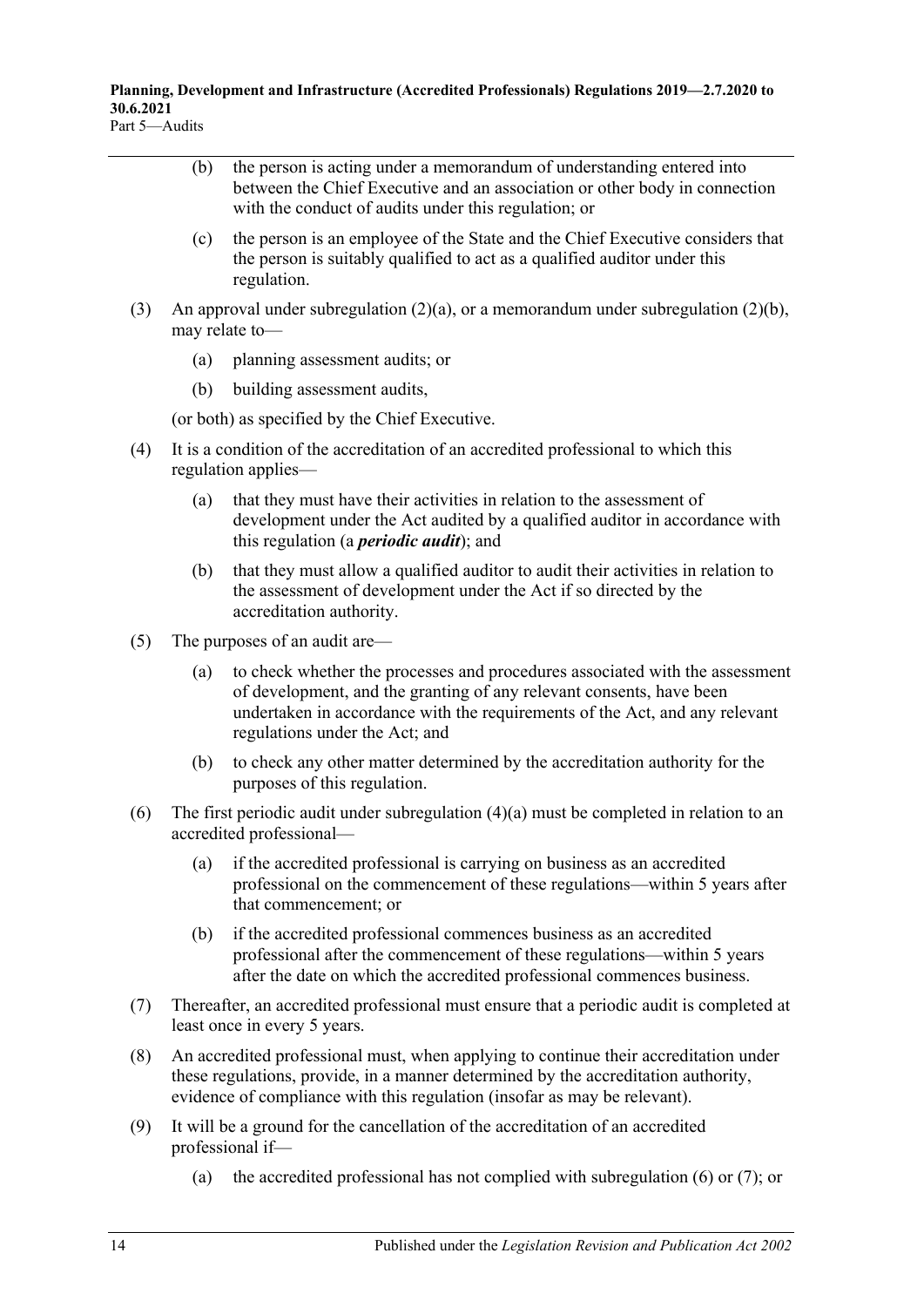- (b) the accreditation authority considers that the accredited professional has not adequately addressed any matter identified by a qualified auditor during the course of an audit under this regulation.
- (10) An audit under this regulation will relate to an antecedent period, not exceeding 5 years, determined to be appropriate by the qualified auditor.
- (11) An audit under this regulation may be conducted by—
	- (a) analysing processes and procedures that have been employed by the accredited professional to ensure compliance with the requirements of the Act and any relevant regulations under the Act; and
	- (b) examining random or selective samples of documents or other records to check on processes and procedures or to ascertain any other relevant matter; and
	- (c) conducting interviews of persons who may be able to provide information relevant to the audit; and
	- (d) taking such other steps or making such other inquiries as the qualified auditor thinks fit.
- (12) A qualified auditor must, before finalising a report for the purposes of this regulation, give a copy of the report to the accredited professional to provide a response with a view to correcting any error of fact.
- <span id="page-14-0"></span>(13) A qualified auditor must report to the accreditation authority any contravention or failure on the part of the accredited professional to comply with the requirements of the Act or any regulations under the Act, or any relevant code or other instrument, in a significant respect or to a significant degree in undertaking assessments identified by the auditor during the course of an audit.
- <span id="page-14-1"></span>(14) If a qualified auditor provides a report to the accreditation authority under [subregulation](#page-14-0) (13), the accreditation authority may, after taking such action as the accreditation authority thinks fit—
	- (a) make recommendations to the accredited professional; or
	- (b) give directions to the accredited professional to rectify any matter, or to take any other action, with a view to preventing the recurrence of any act, failure or irregularity; or
	- (c) impose conditions on the accreditation of the accredited professional; or
	- (d) alter the accreditation of the accredited professional to a lower level of accreditation; or
	- (e) take action under these regulations to cancel or suspend the accredited professional's accreditation.
- <span id="page-14-2"></span> $(15)$  If—
	- (a) the accreditation authority makes a recommendation under [subregulation](#page-14-1) (14); and
	- (b) the accreditation authority subsequently considers that the accredited professional has not, within a period specified by the accreditation authority, taken appropriate action in view of the recommendation,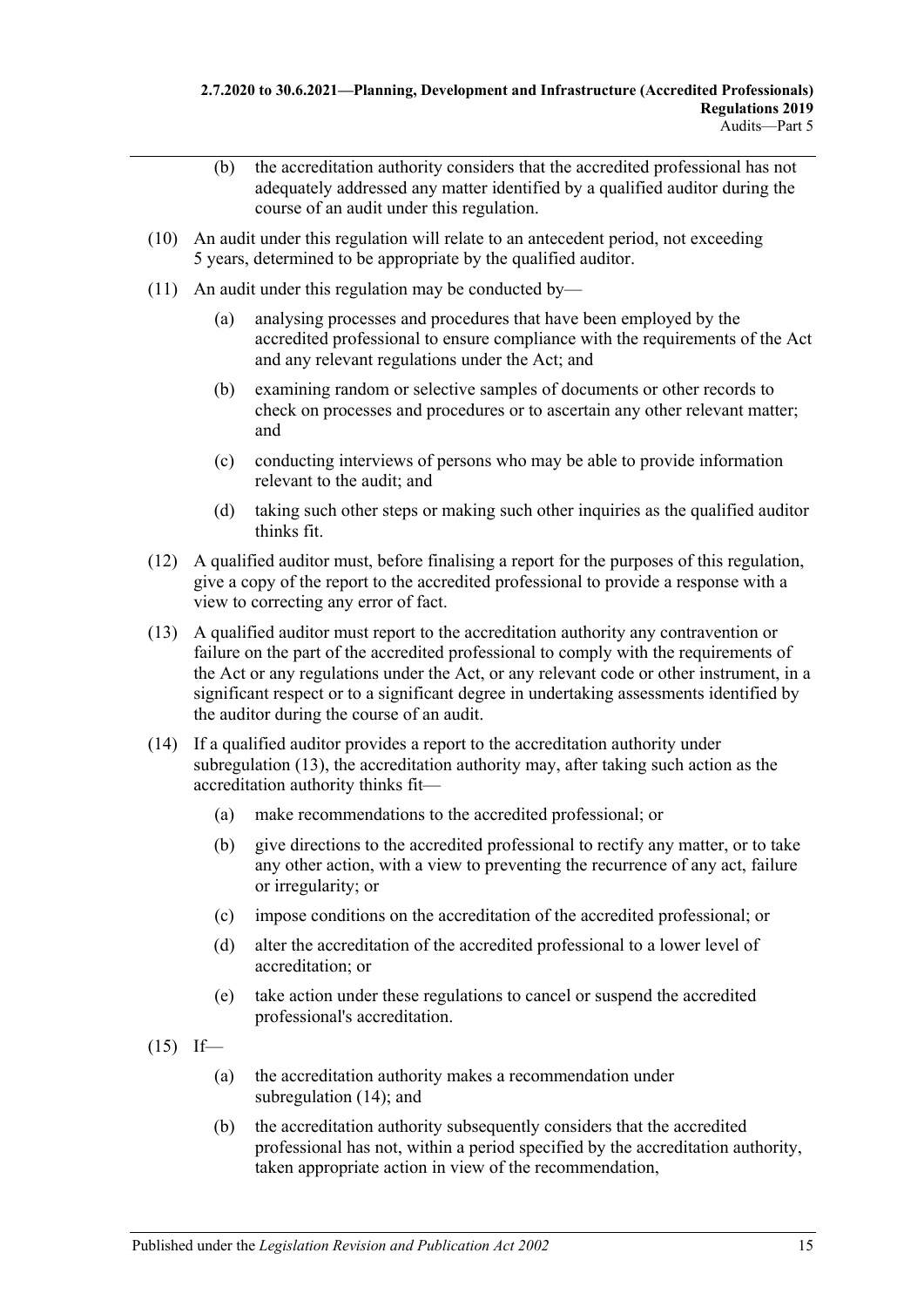the accreditation authority may, after consultation with the accredited professional, give directions to the accredited professional.

 $(16)$  If—

- (a) the accreditation authority gives a direction under [subregulation](#page-14-1) (14) or [\(15\);](#page-14-2) and
- (b) the accreditation authority subsequently considers that the accredited professional has not, within a period specified by the accreditation authority, taken appropriate action to comply with the direction,

the accreditation authority may take action under these regulations to cancel or suspend the accredited professional's accreditation.

(17) Nothing in this regulation limits or affects any other provision made by or under these regulations with respect to the accreditation of an accredited professional.

# <span id="page-15-0"></span>**Part 6—Complaints**

## <span id="page-15-1"></span>**28—Complaints**

(1) In this regulation—

*code of conduct* means the code of conduct to be observed by accredited professionals adopted by the Minister under clause 1(1)(d) of Schedule 3 of the Act.

- <span id="page-15-2"></span>(2) A person may make a complaint to the accreditation authority about an accredited professional if the person believes—
	- (a) that the accredited professional has failed to comply with, or acted in contravention of, the Act or any regulations under the Act (including these regulations) with respect to any matter associated with any assessment, decision, permission, consent, approval, authorisation, certificate or process that relates to any development (or proposed development); or
	- (b) without limiting [paragraph](#page-15-2) (a), that the accredited professional has acted in a manner that constitutes an offence under section 91 of the Act; or
	- (c) that the accredited professional has acted in contravention of the code of conduct.
- (3) A complaint must—
	- (a) be made in the approved form; and
	- (b) contain particulars of the allegation on which the complaint is based; and
	- (c) be verified by statutory declaration.
- (4) Except with the approval of the accreditation authority, a complaint must not be lodged with the accreditation authority more than 12 months after the day on which the complainant first had notice of the matters alleged in the complaint.
- (5) The accreditation authority may require the complainant to give further particulars of the complaint (verified, if the accreditation authority so requires, by statutory declaration).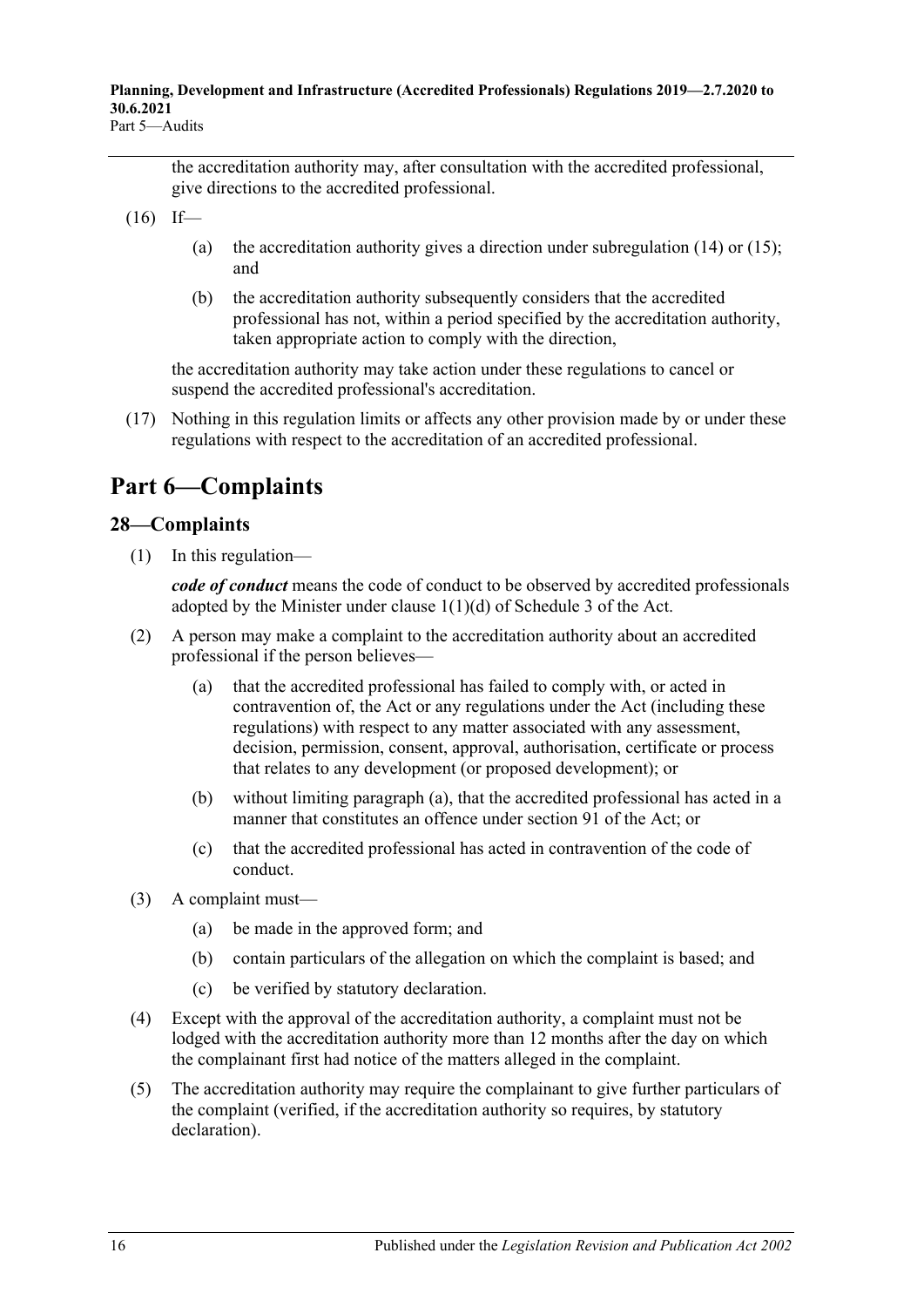- <span id="page-16-0"></span>(6) The accreditation authority may refuse to investigate a complaint or, having accepted a complaint for investigation, may refuse to proceed further, if it appears to the accreditation authority—
	- (a) that the complainant does not have a sufficient interest in the matter to which the complaint relates; or
	- (b) that the matter raised by the complaint is trivial; or
	- (c) that the complaint is frivolous or vexatious or is not made in good faith; or
	- (d) that it would be more appropriate for proceedings to be initiated in a court or tribunal constituted by law, or for the matter to be handled by another authority; or
	- (e) that there is some other good reason not to proceed (or further proceed) with the matter under this regulation.
- (7) If an accreditation authority has given an accredited professional notice of a complaint and then decides not to proceed (or further proceed) with the complaint under [subregulation](#page-16-0) (6), the accreditation authority must ensure that the accredited professional is given notice of that decision.
- (8) The accreditation authority may appoint a person to investigate the complaint.
- (9) If the accreditation authority appoints an investigator—
	- (a) the accreditation authority must inform the accredited professional to whom the complaint relates of the appointment of the investigator and furnish formal notification of the nature of the complaint; and
	- (b) the investigator must conduct an investigation into the complaint as soon as practicable after the appointment has been made; and
	- (c) the investigator must give the accredited professional a reasonable opportunity to make representations to the investigator about the complaint; and
	- (d) the investigator may require the accredited professional to provide to the investigator any document or other information relevant to the investigation of the complaint (verified, if the investigator so requires, by statutory declaration); and
	- (e) the investigator—
		- (i) must otherwise comply with the rules of natural justice; and
		- (ii) subject to [subparagraph](#page-16-1) (i), may conduct the investigation in such a manner as the investigator thinks fit (including by undertaking such other consultations and undertaking such other inquiries as the investigator thinks fit).
- <span id="page-16-1"></span>(10) If during an investigation the investigator is satisfied that there is a matter about which another complaint could have been made against the accredited professional, the investigator may, after consultation with the accreditation authority, deal with the matter as if a complaint had been made about the matter.
- (11) The investigator—
	- (a) may report to the accreditation authority at any stage of the investigation; and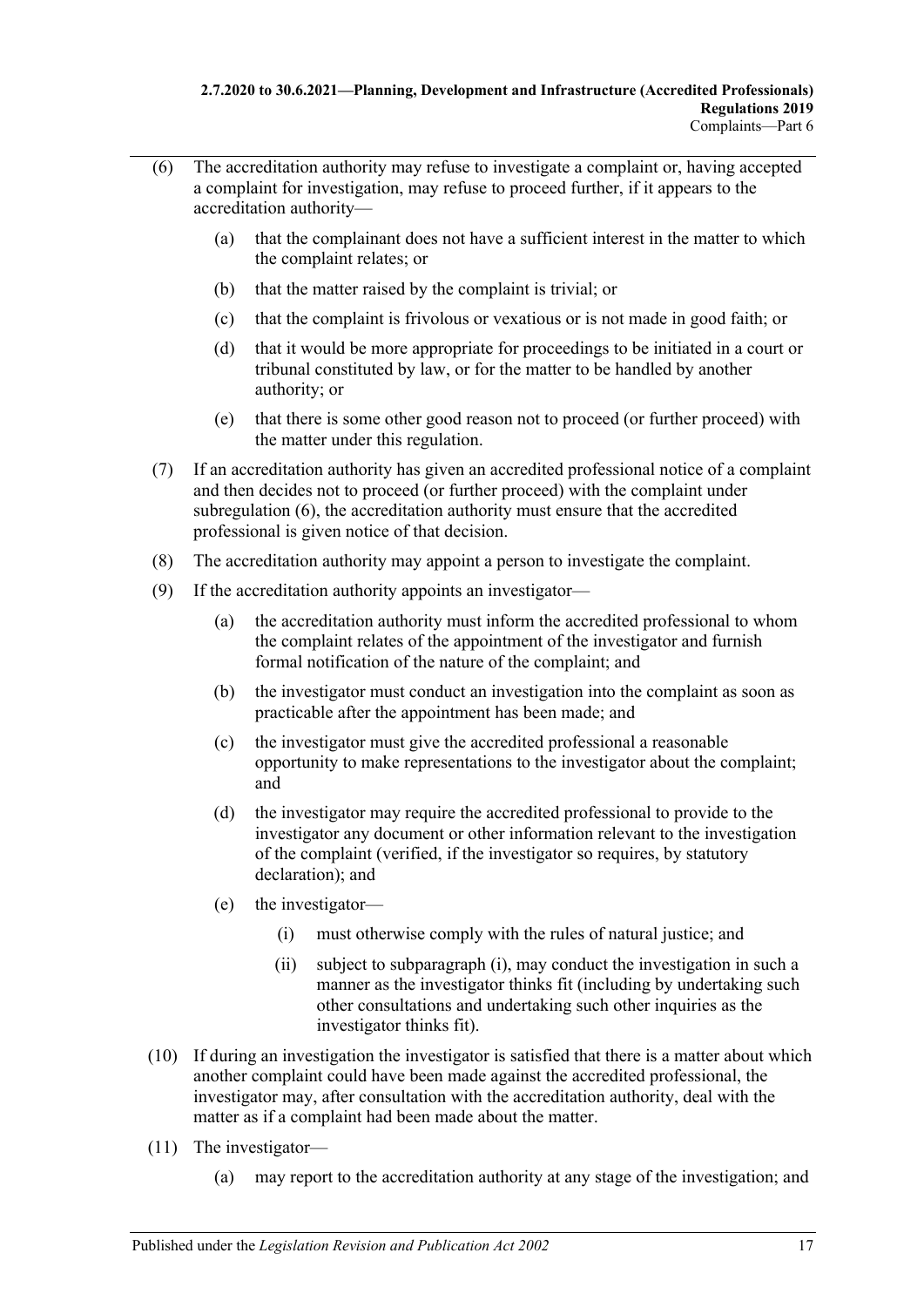**Planning, Development and Infrastructure (Accredited Professionals) Regulations 2019—2.7.2020 to 30.6.2021** Part 6—Complaints

- (b) must report to the accreditation authority at the conclusion of the investigation.
- <span id="page-17-2"></span>(12) The accreditation authority must provide the person to whom the complaint relates with a copy of a report presented under [subregulation](#page-17-2) (11)(b) (and the accreditation authority may, if the accreditation authority thinks fit, invite a response from the person).
- <span id="page-17-3"></span>(13) The accreditation authority may, on the receipt of a report under [subregulation](#page-17-2)  $(11)(b)$ , or at the conclusion of any process that the accreditation authority has adopted in the alternative—
	- (a) decide to take no further action on the complaint; or
	- (b) undertake any consultation or further inquiry as the accreditation authority thinks fit; or
	- (c) caution or reprimand the accredited professional; or
	- (d) make recommendations to the accredited professional; or
	- (e) impose conditions on the accreditation of the accredited professional; or
	- (f) alter the accreditation of the accredited professional to a lower level of accreditation; or
	- (g) take action under these regulations to cancel or suspend the accredited professional's accreditation; or
	- (h) take such other action as the accreditation authority thinks fit.
- (14) The accreditation authority must inform the complainant of the outcome of a complaint under [subregulation](#page-17-3) (13).
- (15) Nothing in this regulation limits or restricts any other action or proceeding that may be taken against or in relation to an accredited professional.

# <span id="page-17-0"></span>**Part 7—Review of decisions**

## <span id="page-17-1"></span>**29—Review of decisions**

(1) In this regulation—

*person affected* means—

- (a) in relation to a reviewable decision about an application for accreditation, the applicant; or
- (b) in relation to any other reviewable decision, the accredited professional whose accreditation is affected by the decision;

*reviewable decision* means a decision of the accreditation authority under these regulations—

- (a) to refuse to grant an accreditation; or
- (b) to impose a condition on an accreditation, to vary a condition of an accreditation, or to refuse an application to vary a condition of an accreditation; or
- (c) to refuse to continue an accreditation; or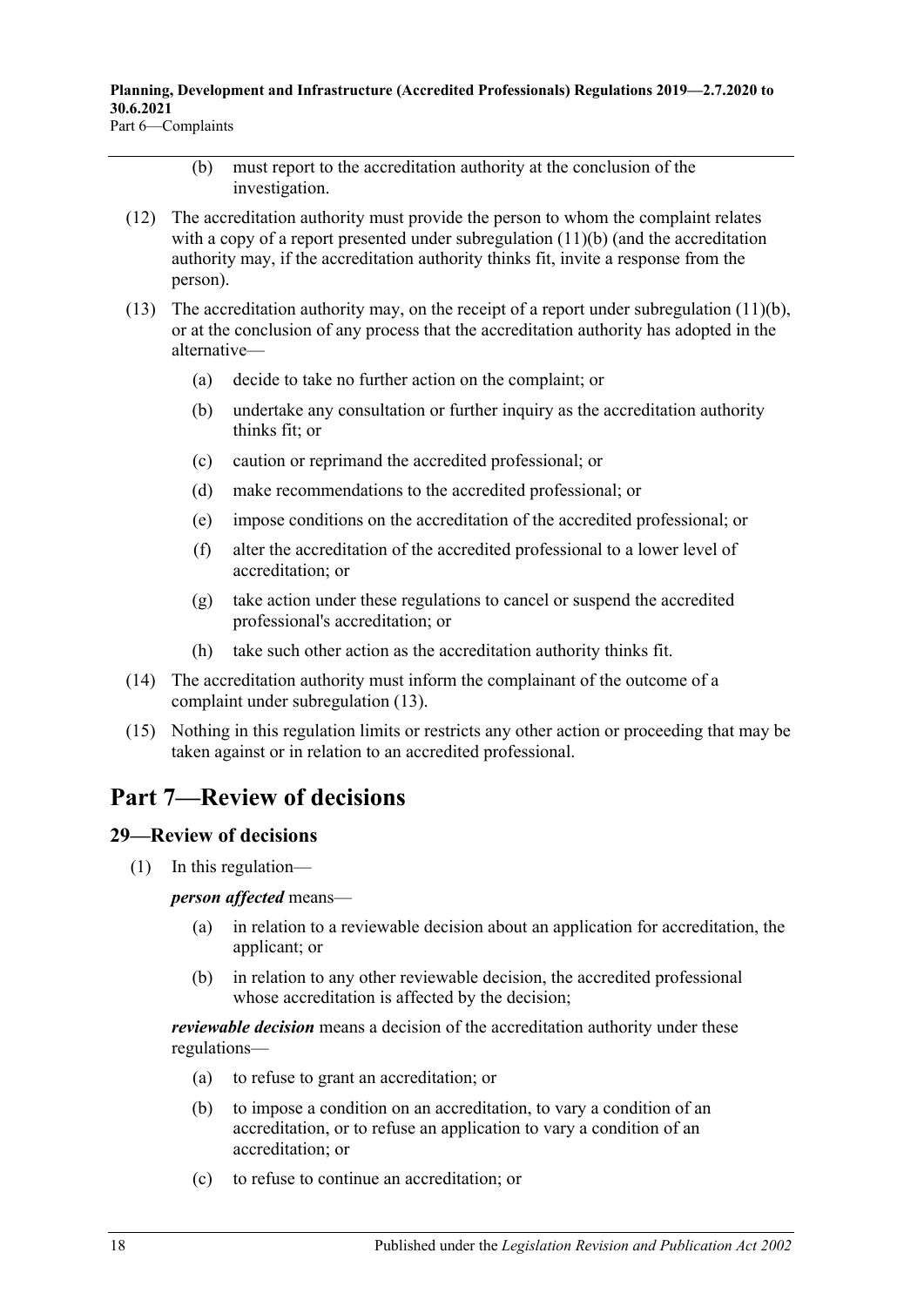- (d) to alter the accreditation of an accredited professional to a lower level of accreditation; or
- (e) to cancel or suspend an accreditation;

*SACAT* means the South Australian Civil and Administrative Tribunal.

- (2) A person affected by a reviewable decision may apply to SACAT for a review of the decision.
- (3) An application for review may be made to SACAT within 28 days after the making of the relevant decision (or such longer period as SACAT may allow).
- (4) SACAT is vested with jurisdiction to review a reviewable decision.

# <span id="page-18-0"></span>**Part 8—Miscellaneous**

### <span id="page-18-6"></span><span id="page-18-1"></span>**30—Circumstances in which an accredited professional may not act**

- <span id="page-18-4"></span>(1) An accredited professional must not perform any function of an accredited professional in relation to a development—
	- (a) if the accredited professional has been involved in any aspect of the planning or design of the development (other than through the provision of preliminary advice of a routine or general nature); or
	- (b) if the accredited professional has a direct or indirect pecuniary interest in any aspect of the development or any body associated with any aspect of the development; or
	- (c) if the accredited professional is employed by any person or body associated with any aspect of the development.
- <span id="page-18-5"></span>(2) [Subregulation](#page-18-4) (1)(b) and [\(c\)](#page-18-5) do not apply to an officer or employee of the Crown (when acting in their capacity as such).
- (3) A person who contravenes [subregulation](#page-18-6) (1) is guilty of an offence. Maximum penalty: \$10 000.

### <span id="page-18-2"></span>**31—Acting without accreditation**

A person must not purportedly act as an accredited professional unless the person holds an accreditation under these regulations.

Maximum penalty: \$10 000.

### <span id="page-18-3"></span>**32—Service of notices**

A document or notice that must be given or served on a person by the accreditation authority under these regulations may be given, served or provided as follows:

- (a) by personal service on the person;
- (b) by leaving it for the person at the person's usual or last known place of residence or business—
	- (i) with a person apparently over the age of 16 years; or
	- (ii) by placing it in a letter box, or in a conspicuous place; or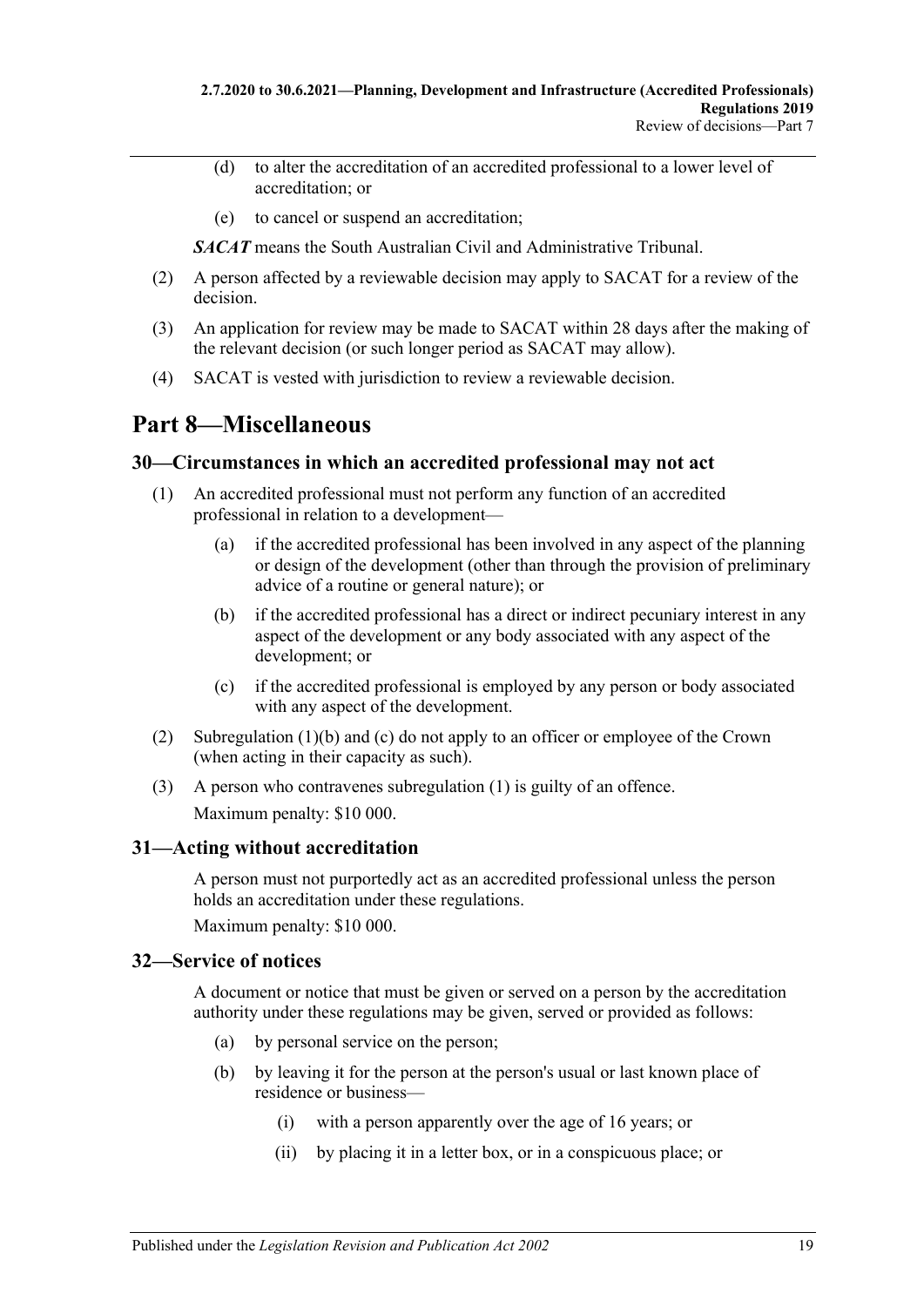**Planning, Development and Infrastructure (Accredited Professionals) Regulations 2019—2.7.2020 to 30.6.2021**

Part 8—Miscellaneous

- (c) by posting it in an envelope addressed to the person at the person's usual or last known place of residence or business; or
- (d) by sending it by using an email address known to be used by the person (in which case the document or notice will be taken to have been given or served at the time of transmission).

### <span id="page-19-0"></span>**33—Identity cards**

- (1) The accreditation authority may issue an identity card to an accredited professional—
	- (a) containing a photograph of the accredited professional; and
	- (b) setting out the powers of the accredited professional in such manner as the accreditation authority thinks fit.
- (2) If a person who has been issued with an identity card ceases to be an accredited professional, the person must return the identity card to the accreditation authority within 5 business days after the accreditation comes to an end.

Maximum penalty: \$1 000.

### <span id="page-19-1"></span>**34—Delegation**

- (1) The accreditation authority may delegate any of the accreditation authority's functions or powers under these regulations.
- (2) A delegation—
	- (a) may be made—
		- (i) to a particular person or body; or
		- (ii) to the person for the time being occupying a particular office or position; and
	- (b) may be made subject to conditions or limitations specified in the instrument of appointment; and
	- (c) if the instrument so provides, may be further delegated by the delegate; and
	- (d) is revocable at will and does not derogate from the power of the accreditation authority to act in any matter.

# <span id="page-19-2"></span>**Schedule 1—Continuing professional development**

### <span id="page-19-3"></span>**1—Preliminary**

The Chief Executive may—

- (a) recognise a particular activity as a CPD activity for the purposes of this Schedule;
- (b) determine what is required in order for a course or other activity to be recognised as a professional competency for the purposes of this Schedule.

## <span id="page-19-4"></span>**2—Planning (levels 1, 3 and 4) and surveyors**

- (1) This clause applies in relation to—
	- (a) an Accredited professional—planning level 1; and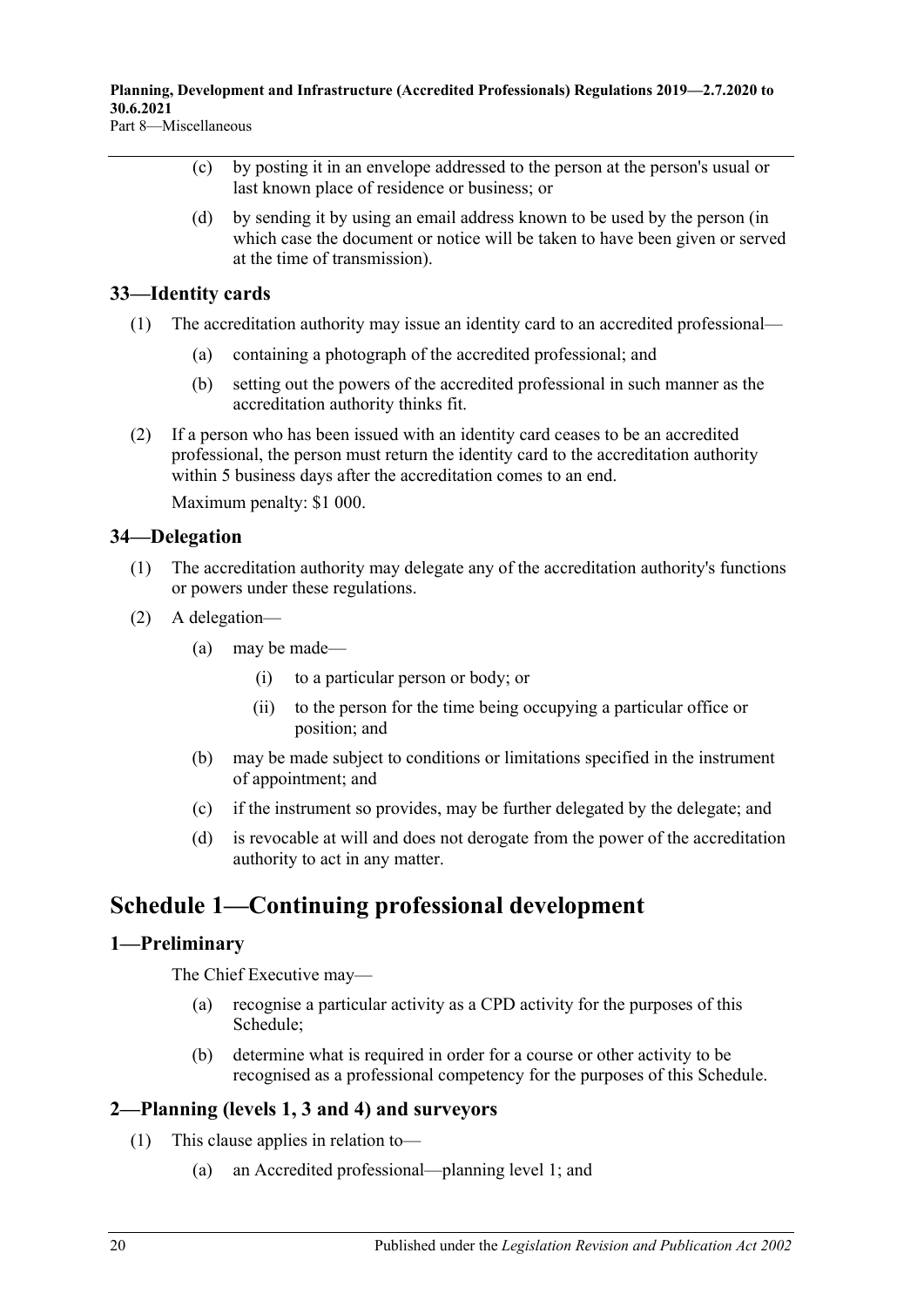- (b) an Accredited professional—planning level 3; and
- (c) an Accredited professional—planning level 4; and
- (d) an Accredited professional—surveyor.
- <span id="page-20-2"></span>(2) The amount of continuing professional development required to be obtained by an accredited professional to which this clause applies in the relevant CPD period is 20 CPD units.
- (3) The 20 CPD units required under [subclause](#page-20-2) (2) must include at least the following number of units in the following professional competencies:
	- (a) 2 units in performance based planning or design;
	- (b) 2 units in decision making in development assessment;
	- (c) 2 units in legislative compliance;
	- (d) 2 units in ethics in planning.

### <span id="page-20-0"></span>**3—Planning (level 2)**

- (1) This clause applies in relation to an Accredited professional—planning level 2.
- <span id="page-20-3"></span>(2) The amount of continuing professional development required to be obtained by an accredited professional to which this clause applies in the relevant CPD period is 10 CPD units.
- (3) The 10 CPD units required under [subclause](#page-20-3) (2) must include at least the following number of units in the following professional competencies:
	- (a) 1 unit in performance based planning or design;
	- (b) 1 unit in decision making in development assessment;
	- (c) 1 unit in governance;
	- (d) 1 unit in ethics in planning.

### <span id="page-20-1"></span>**4—Building (levels 1, 2 and 3)**

- (1) This clause applies in relation to—
	- (a) an Accredited professional—building level 1; and
	- (b) an Accredited professional—building level 2; and
	- (c) an Accredited professional—building level 3.
- <span id="page-20-4"></span>(2) The amount of continuing professional development required to be obtained by an accredited professional to which this clause applies in the relevant CPD period is 20 CPD units.
- (3) The 20 CPD units required under [subclause](#page-20-4) (2) must include at least the following number of units in the following professional competencies:
	- (a) 2 units in construction practices and principles;
	- (b) 2 units in the application of performance based building code matters;
	- (c) 2 units in decision making in development assessment;
	- (d) 2 units in legislative compliance;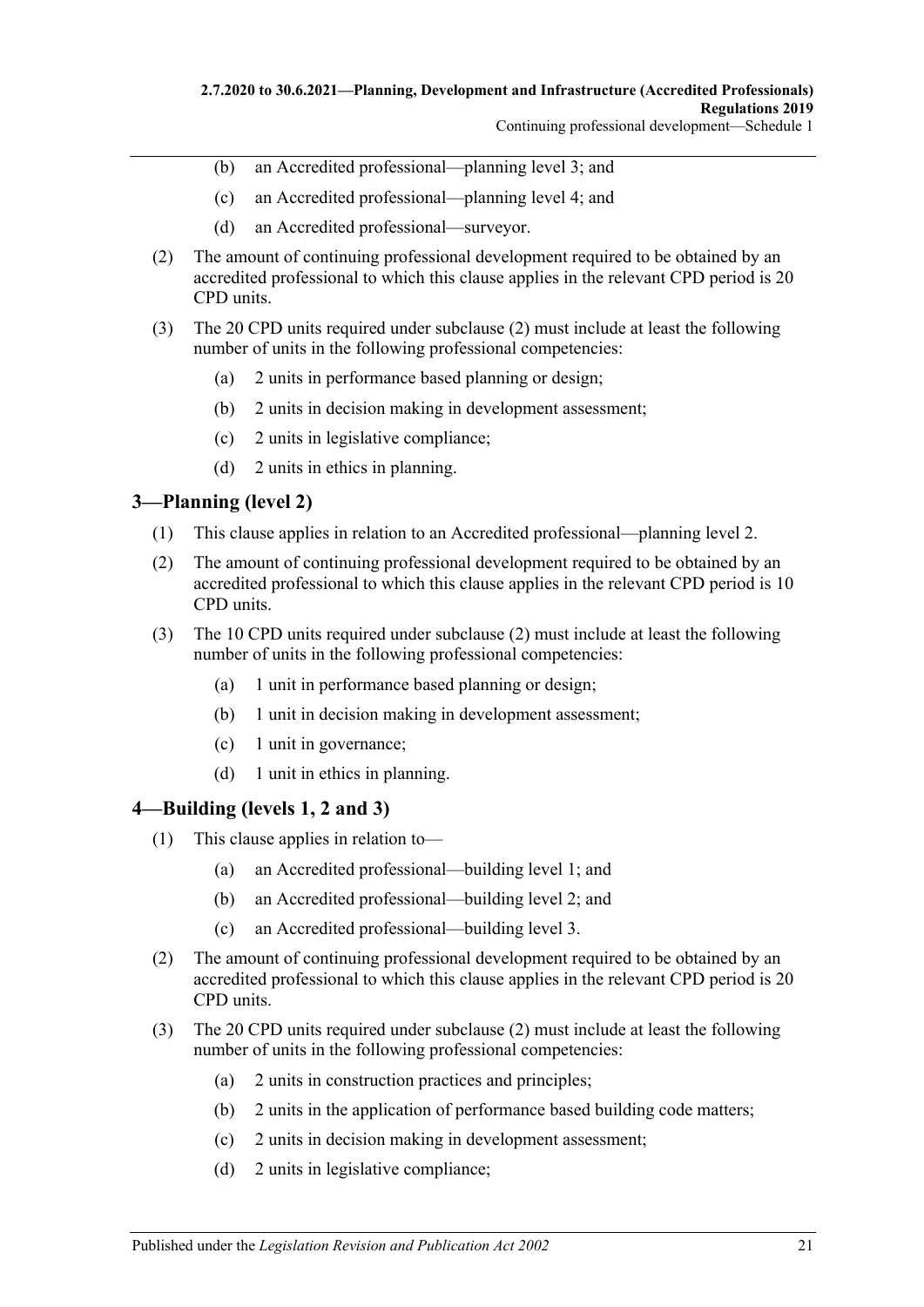Schedule 1—Continuing professional development

(e) 2 units in ethics in development.

## <span id="page-21-0"></span>**5—Building (level 4)**

- (1) This clause applies in relation to an Accredited professional—building level 4.
- <span id="page-21-4"></span>(2) The amount of continuing professional development required to be obtained by an accredited professional to which this clause applies in the relevant CPD period is 10 CPD units.
- (3) The 10 CPD units required under [subclause](#page-21-4) (2) must include at least the following number of units in the following professional competencies:
	- (a) 1 unit in construction practices and principles;
	- (b) 1 unit in the application of performance based building code matters;
	- (c) 1 unit in decision making in development assessment;
	- (d) 1 unit in legislative compliance;
	- (e) 1 unit in ethics in development.

# <span id="page-21-1"></span>**Schedule 2—Transitional provisions**

#### <span id="page-21-2"></span>**1—Interpretation**

In this Schedule—

*designated day* means 1 July 2019.

### <span id="page-21-3"></span>**2—Current private certifiers**

- (1) The following provisions apply in relation to a person who is registered as a private certifier under regulation 93A of the *[Development Regulations](http://www.legislation.sa.gov.au/index.aspx?action=legref&type=subordleg&legtitle=Development%20Regulations%202008) 2008* immediately before the designated day:
	- (a) on the designated day, the person will be taken to be an accredited professional under these regulations;
	- (b) the person will be taken to hold the class of accreditation that most closely corresponds to the functions or activities that the person was authorised to perform as a private certifier under the *[Development Regulations](http://www.legislation.sa.gov.au/index.aspx?action=legref&type=subordleg&legtitle=Development%20Regulations%202008) 2008* immediately before the designated day, as determined by the accreditation authority;
	- (c) the accreditation that the person holds under this Schedule will have effect until the anniversary of the person's registration under regulation 93A of the *[Development Regulations](http://www.legislation.sa.gov.au/index.aspx?action=legref&type=subordleg&legtitle=Development%20Regulations%202008) 2008* next occurring on or after the designated day (and the person may apply for accreditation under these regulations to replace the accreditation conferred by this Schedule);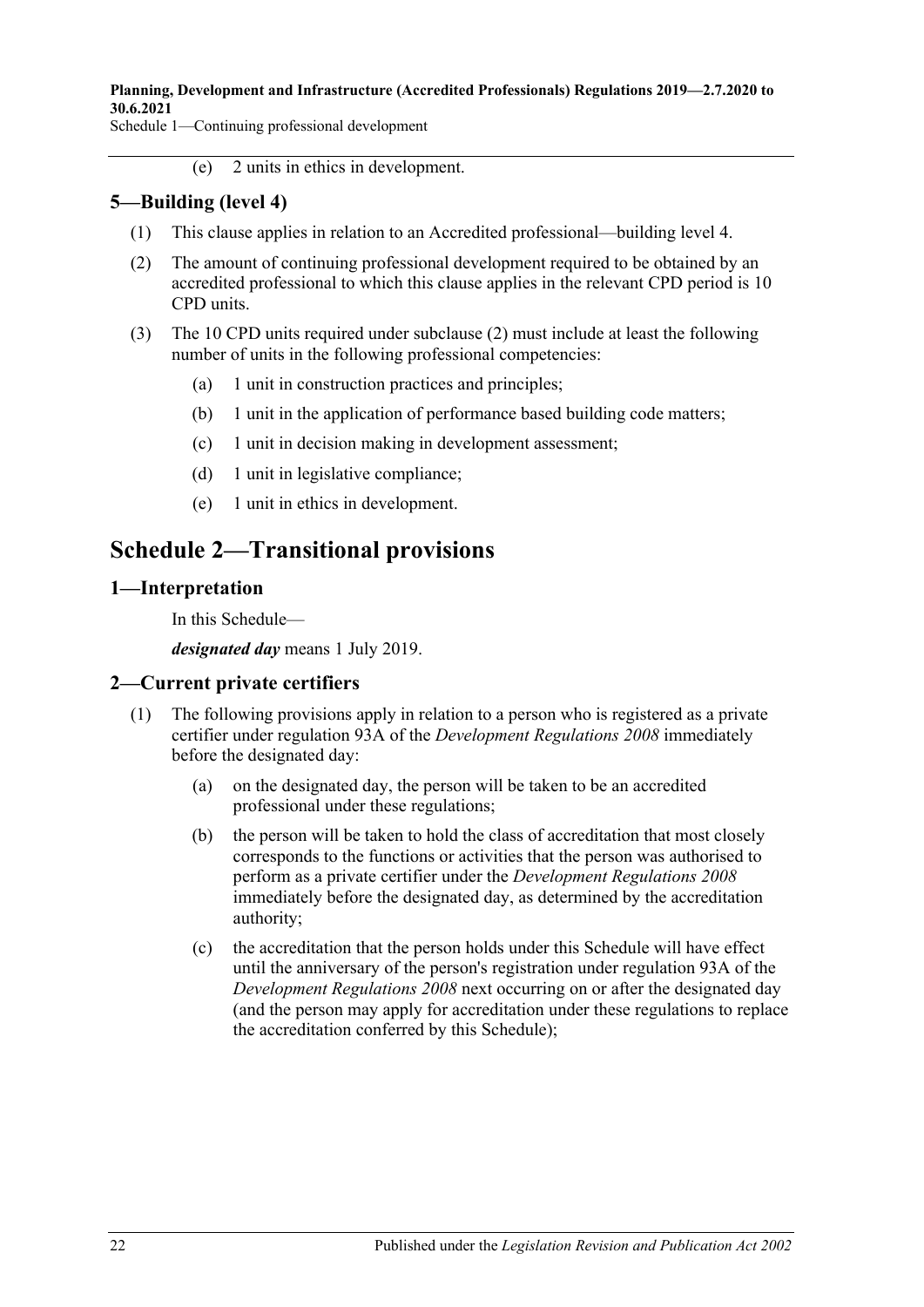- (d) the person will continue to be subject to any action, investigation or other process under regulation 93A(7) or (8), or 103, of the *[Development](http://www.legislation.sa.gov.au/index.aspx?action=legref&type=subordleg&legtitle=Development%20Regulations%202008)  [Regulations](http://www.legislation.sa.gov.au/index.aspx?action=legref&type=subordleg&legtitle=Development%20Regulations%202008) 2008*, and the outcome of any such process may have effect for the purposes of the person's accreditation under these regulations (with the accreditation authority being able to exercise any power that would have been exercised by the Minister (or a registration authority under the *[Development](http://www.legislation.sa.gov.au/index.aspx?action=legref&type=subordleg&legtitle=Development%20Regulations%202008)  [Regulations](http://www.legislation.sa.gov.au/index.aspx?action=legref&type=subordleg&legtitle=Development%20Regulations%202008) 2008*) in relation to the person's registration as if the person's registration under those regulations constituted accreditation under these regulations).
- (2) Nothing in this clause limits the operation of the other provisions of these regulations in relation to accredited professionals or any accreditation conferred by this Schedule.

## <span id="page-22-2"></span><span id="page-22-0"></span>**3—Acting under** *Development Act 1993*

- (1) A person who holds an accreditation under these regulations (including by virtue of the operation of [clause](#page-21-3) 2) may, while the person remains accredited under these regulations, act as a private certifier under the *[Development Act](http://www.legislation.sa.gov.au/index.aspx?action=legref&type=act&legtitle=Development%20Act%201993) 1993* and the *[Development Regulations](http://www.legislation.sa.gov.au/index.aspx?action=legref&type=subordleg&legtitle=Development%20Regulations%202008) 2008* if the person holds the appropriate qualifications under Part 15 of those regulations.
- (2) A person who acts as a private certifier under [subclause](#page-22-2) (1) will, subject to any condition or limitation imposed by the accreditation authority under these regulations, be taken to be a private certifier for the purposes of the *[Development Act](http://www.legislation.sa.gov.au/index.aspx?action=legref&type=act&legtitle=Development%20Act%201993) 1993* and the *[Development Regulations](http://www.legislation.sa.gov.au/index.aspx?action=legref&type=subordleg&legtitle=Development%20Regulations%202008) 2008* and any action under that Act or those regulations in relation to the person acting as a private certifier will have corresponding effect for the purposes of the person's accreditation under these regulations (with the accreditation authority being able to exercise any power that would have been exercised by the Minister (or a registration authority under the *[Development Regulations](http://www.legislation.sa.gov.au/index.aspx?action=legref&type=subordleg&legtitle=Development%20Regulations%202008) 2008*) in relation to the person as if the person were registered under those regulations and the accreditation authority being able to take corresponding action under these regulations).
- (3) Nothing in this clause limits the operation of the other provisions of these regulations in relation to accredited professionals or any accreditation conferred by this Schedule.

## <span id="page-22-3"></span><span id="page-22-1"></span>**4—Extended period of initial accreditation under these regulations**

- (1) Despite [regulation](#page-8-0) 18, the accreditation authority may, in issuing an accreditation under these regulations to a person for the first time, provide that the period of the accreditation will be for a term exceeding 12 months.
- (2) In a case where [subclause](#page-22-3) (1) applies, the anniversary date of the accreditation will, for the purposes of the other provisions of these regulations, be calculated from the date occurring 12 months before the date on which the period under [subclause](#page-22-3) (1) is due to expire.